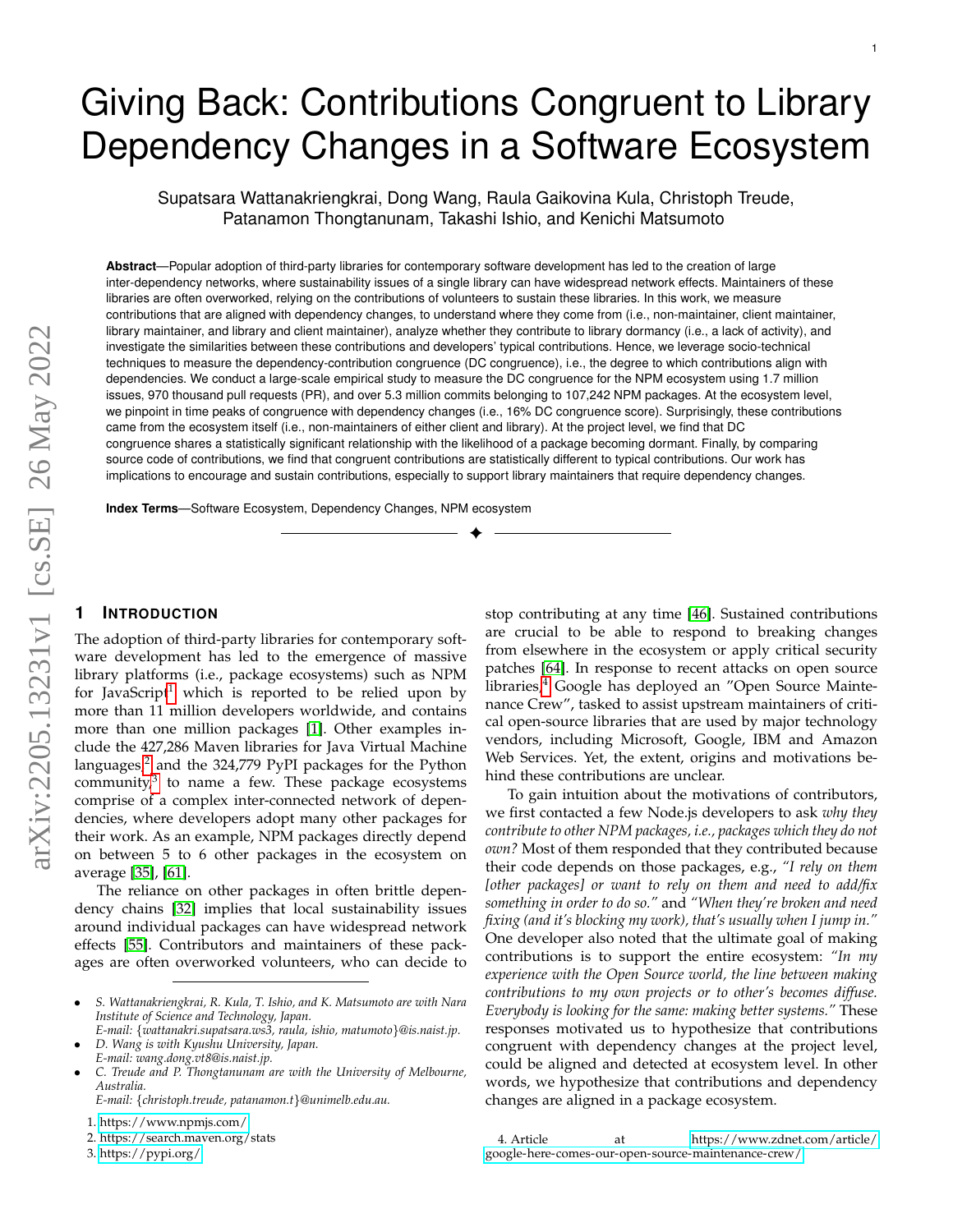Hence, in this work, we set out to investigate how developer contributions align with package dependencies in an ecosystem. To measure this alignment, we adopt the concept of socio-technical congruence which measures the alignment between task dependencies among people and coordination activities. Borrowing this concept, we measure the dependency-contribution (DC) congruence, i.e., the degree to which the contributions align with dependencies. Through the case of the NPM ecosystem, we conduct a large scale empirical study to examine the DC congruence and the package dormancy using over 5.3 million commits, 1.7 million issues, and 970 thousands pull requests (PRs) belonging to 107,242 packages. We formulate the following research questions.

• **(RQ1)** *How do developer contributions align with their dependencies? Motivation:* The motivation for the first research question is to examine the extent of the alignment at the ecosystem level, and confirm our hypothesis. We focus on the following sub-questions: *RQ1a. To what degree do developer contributions align with dependencies?* and *RQ1b. How do different contribution types and dependency changes contribute to DC congruence? Results:* The alignment between developer contributions and dependency changes varies over time, with the highest values generally observed in earlier stages of the NPM ecosystem. The peaks we identify in the data correspond to a DC congruence of 0.16, i.e., 16% of the dependency changes receive aligned contributions. These contributions are most aligned with downgrading a dependency, and mainly come from developers that are not maintainers of both the client and library.

• **(RQ2)** *What is the relationship between the DC congruence and the likelihood of packages becoming dormant? Motivation:* Since package sustainability heavily relies on contributions [\[47\]](#page-12-4), we would like to investigate the association between the DC congruence and the package dormancy.

*Results:* Our survival analysis shows that the various types of DC congruence share an inverse relationship with the likelihood that a package becomes dormant, i.e., the lower the DC congruence, the more likely the package becomes dormant. For instance, packages that received more congruent contributions (i.e., issues) from non-maintainers are less likely to become dormant.

• **(RQ3)** *Do the contributions differ depending on their alignment with dependencies? Motivation:* In addition to measuring DC congruence (RQ1 and RQ2), since developers may be motivated to submit aligned contributions based on their dependencies, for RQ3, we would like to confirm the extent to which these contributions differ from their typical contributions. Hence, we conduct a deeper investigation on the similarity of contributions given different types of contributions identified in the first two research questions.

*Results:* Comparing contribution similarity in terms of source code and file paths, we find statistical differences in source code content of aligned contributions submitted to dependencies when compared to those that are not aligned. In other words, these congruent contributions are not the typical source code submitted by that contributor.

We provide an online appendix, containing datasets and source code related to (a) the ecosystem-level and packagelevel DC congruence results, (b) the metric data for our survival model analysis, and (c) the file path and source code

<span id="page-1-0"></span>

(a) Nodes and edges from time period Oct 1 to Dec 31, 2015



(b) Node and Edges from time period Jan 1 to Mar 31, 2016



(c) Removing the developer nodes, we transform Fig. 1b to create the contribution relationships between packages from time period Jan 1 to Mar 31, 2016

Figure 1: Example graph representation of the relationships between contributions and dependencies

similarities between contribution types, which is available at [https://doi.org/10.5281/zenodo.5677371.](https://doi.org/10.5281/zenodo.5677371)

## **2 DEPENDENCIES AND CONTRIBUTIONS**

In this section, we describe how we measure the DC congruence, i.e., the degree to which contributions align with dependencies as a graph. The graph is temporal, i.e., it is constructed based on a time period.

# **2.1 A Dependency-Contribution Graph**

Figure [1](#page-1-0) shows a visual example to illustrate a Dependency-Contribution graph (DC graph) that captures the relationship between contributions and dependencies in the ecosystem. Let  $G = (N, E)$  be a directed graph where N represents a set of nodes and  $E$  represents a set of edges.  $N$  has two types of nodes (i.e.,  $N_{dev}$  and  $N_{pkg}$ ), where  $N_{dev}$  refers to a developer, while  $N_{pkg}$  refers to a software package.  $N_{dev}$  has an attribute <userid> where userid is the unique identifier of the developer.  $N_{pkg}$  has the attributes  $\langle$ name, time $\rangle$ where name is the unique name of the package and time is when the package was first created.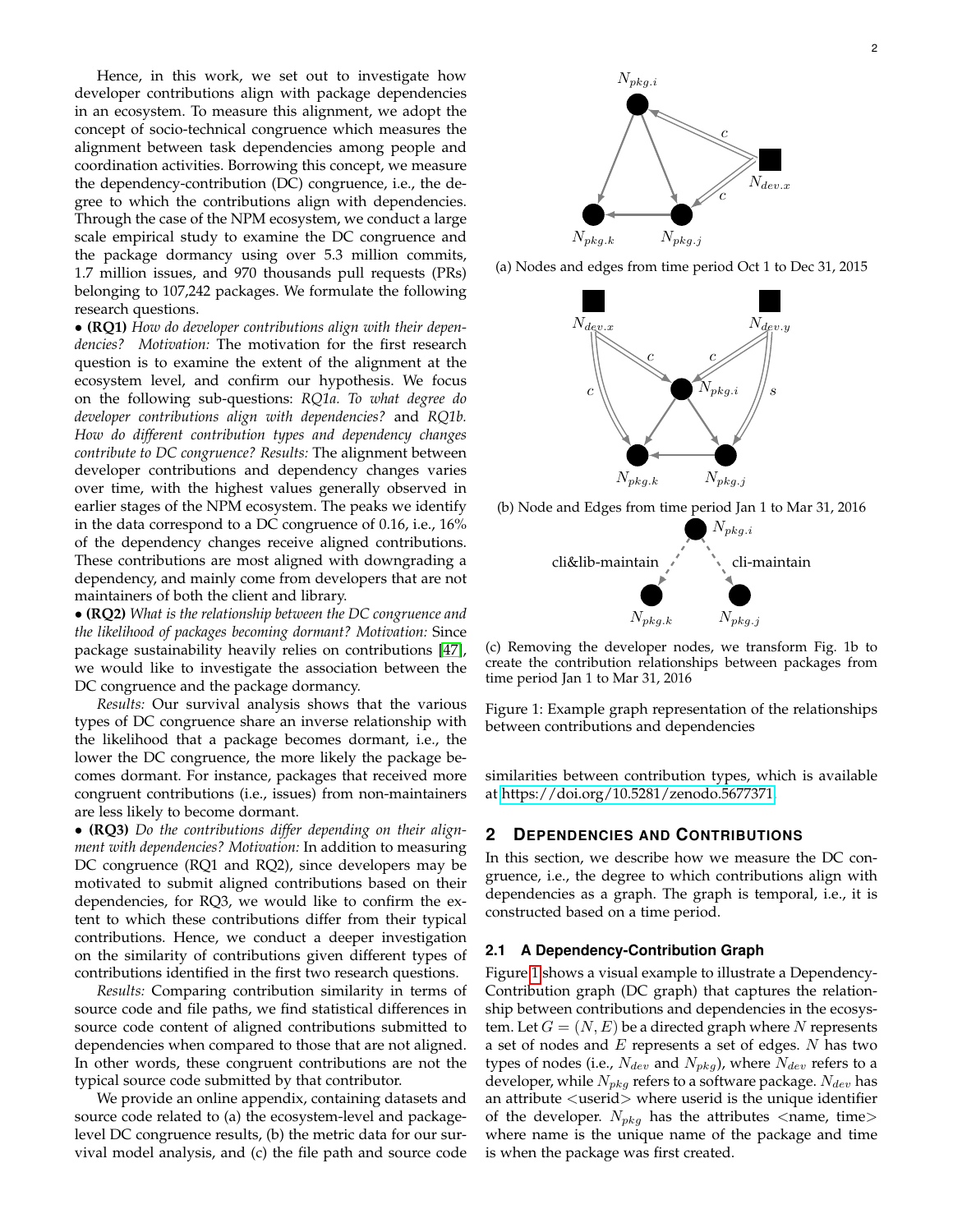Table 1: Classification of contributions by maintainer role to both client and library packages.

<span id="page-2-0"></span>

| <b>Contribution Type</b> | Description                                                                      | Algorithm                                                                                                                                                                                   |
|--------------------------|----------------------------------------------------------------------------------|---------------------------------------------------------------------------------------------------------------------------------------------------------------------------------------------|
| cli&lib-maintain         | Contributions from a developer who commits to both client and library packages.  | $E_{c-c} = \{N_{pkq,c} \to N_{pkq,l} \in E_{t1-t2}$<br>$\exists N_{dev,d}$ . $N_{dev,d} \stackrel{c}{\Rightarrow} N_{pka,c} \land N_{dev,d} \stackrel{c}{\Rightarrow} N_{pka,l}$            |
| cli-maintain             | Contributions from a developer who commits to a client and submits to a library. | $E_{c-s} = \{N_{pka,c} \to N_{pka,l} \in E_{t1-t2} \mid$<br>$\exists N_{dev.d.} N_{dev.d} \xrightarrow{c} N_{pkg.c} \wedge N_{dev.d} \xrightarrow{s} N_{pkg.l}$                             |
| lib-maintain             | Contributions from a developer who submits to a client and commits to a library. | $E_{s-c} = \{N_{p k q,c} \to N_{p k q,l} \in E_{t 1-t 2}$<br>$\exists N_{dev.d.} N_{dev.d} \stackrel{s}{\Rightarrow} N_{pka.c} \wedge N_{dev.d} \stackrel{c}{\Rightarrow} N_{pka.l}$        |
| non-maintain             | Contributions from a developer who submits to both client and library packages.  | $E_{s-c} = \{N_{pka,c} \rightarrow N_{pka,l} \in E_{t1-t2} \mid$<br>$\exists N_{dev.d.} N_{dev.d} \stackrel{s}{\Rightarrow} N_{bka.c} \wedge N_{dev.d} \stackrel{s}{\Rightarrow} N_{bka.l}$ |

The edges  $(E)$  represent the relationships between nodes in terms of contributions and dependencies. Hence, we define two edge types in our graph, i.e., package dependencies and contributions to packages (see details in Sections 2.2 and 2.3). The graph edges have a temporal attribute which provides information when the dependency (or contribution) event occurs. Since the contribution and dependency relationships are dynamic (i.e., changing over time), we capture and analyze these relationships based on a specific period of time. Hence, we defined a temporal graph  $G_{t1-t2}$  where t1 and t2 are between two time points which we capture the contribution and dependency relationships. The temporal graph  $G_{t1-t2}$  is formally defined as:  $G_{t1-t2} = (N_{t1-t2}, E_{t1-t2})$  where  $N_{t1-t2}$  is a set of package and developer nodes that have relationships with others within a period of t1 until t2, and  $E_{t1-t2}$  is a set of edges where the contributions or dependency events (e.g., a dependency change) between the packages in  $N_{t1-t2}$  occur during the period of  $t1$  until  $t2$ . It is important to note that for any time-period (i.e., t1 to t2), a package node must be created before t1. This means that any package created in one time period will only be considered in the next time period.

Figure [1](#page-1-0) provides illustrative examples of two subsequent time periods (i.e.,  $G_{Oct2015-Dec2015}$  and  $G_{Jan2016-Mar2016}$ ). Specifically,  $G_{Oct2015-Dec2015}$  captures the relationships between nodes in the time period of 1 October until 31 December 2015 which shows that only a developer  $N_{dev.x}$  contributed to package  $N_{pkg.i}$  and  $N_{pkg.j}$ , note that  $N_{pkg.i}$  depends on  $N_{pkg.j}$  and  $N_{pkg.j}$ , and  $N_{pkg.j}$ depends on  $N_{pkq,k}$  as shown by the edges in the graph. Then in,  $G_{Jan2016-Mar2016}$ , developer  $N_{dev.x}$  contributed to packages  $N_{pkg.i}$  and  $N_{pkg.k}$ , and another developer  $N_{dev.y}$ contributed to  $N_{pkg,i}$  and  $N_{pkg,j}$ .

## **2.2 Graph Edges: Package Dependencies**

**Definition 2.2.1** (Edge:  $N_{p k q} \rightarrow N_{p k q}$ ). The first edge type represents dependency relationships between two packages. For example,  $N_{pkg,i} \rightarrow N_{pkg,j}$  means that a package  $N_{pkg,i}$ uses (i.e., depends on) a package  $N_{pkg.j}$ , where  $N_{pkg.i}$  is a client to the  $N_{pkq,j}$  library.

**Edge Attributes: Dependency changes**. The dependency edge has the attributes <change, time> which is the current change of the dependency relationship. We capture the edge dependency change within a time period (between  $t1 - t2$ ). It is important to note that the edge of dependency change that occurs in a time period will be kept in the subsequent time periods until a new dependency event occurs. In other words, the latest dependency change is carried over into the next time period. We categorize the dependency change into four types : (i) is-added, i.e., a dependency has been added to a package, (ii) is-removed, i.e., the dependency has been removed from a package, (iii) is-upgraded, i.e., a dependency version has a been changed to a more recent version of a library, and (iv) is-downgraded, i.e., a dependency version has been changed to an older version of a library.

## **2.3 Graph Edges: Contributions to Package**

**Definition 2.3.1** (Edge:  $N_{dev} \Rightarrow N_{pkg}$ ). The second edge type represents the contribution relationship between a developer and a package. For example,  $N_{dev.x} \Rightarrow N_{pkg.i}$ means that a developer  $N_{dev.x}$  contributes to a package  $N_{pkg.i}$ .

**Edge Attributes: Developer roles**. The contribution edge has two attributes <role, time> where the time is when the contribution was made. The role refers to the access levels of the developer to the package when making a contribution. There are two developer roles: a committer( $c$ ), who has the ability to merge any submitted contributions, and a submitter( $s$ ), who can only submit contributions to a package but does not have the permission to merge the contribution.

We now define four types of contributions between packages. When capturing these contribution relationships between packages, as a minimum, we capture developers who made at least two contributions to the two different packages that have a dependency relationship between them. Formally, given a dependency relationship between the client and library packages, we define the types of contribution (see Table [1\)](#page-2-0) as follow: (i) cli&lib-maintain, i.e., contributions from a developer who is a committer to both client and library packages, (ii) cli-maintain, i.e., contributions from a developer who is a committer to a client that submits to a library, (iii) lib-maintain, i.e., contributions from a developer who is a submitter to a client that commits to a library, (iv) non-maintain, i.e., contributions from a developer who is a submitter to both client and library packages. Therefore, the DC graph in Figure [1b](#page-1-0) can be transformed to the contribution graph in Figure [1c](#page-1-0), where  $N_{dev,y}$  commits to  $N_{pkg,i}$  and  $N_{dev,y}$  submits to  $N_{pkg,j}$ , making these contributions a cli-maintain type.

## **2.4 Congruence Calculation**

To measure the DC congruence, we use the adjacency matrix to capture the contribution and dependency relationships in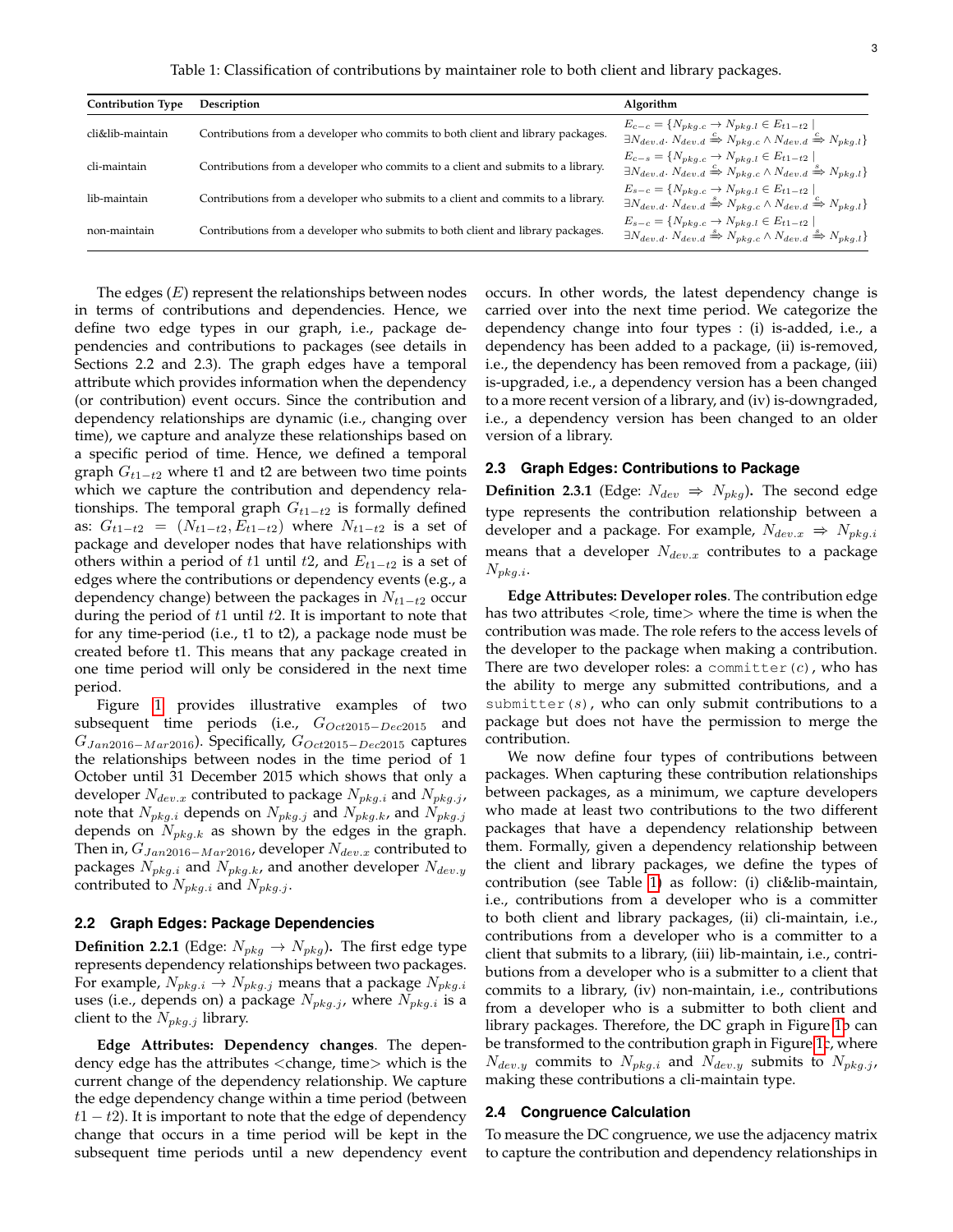a temporal graph  $G_{t1-t2}$ .

**Matrix Construction**. Based on the contribution and dependency edges, we calculate the congruence at two levels: 1) ecosystem level and 2) package level. Specifically, we construct a contribution matrix  $(C_E)$  and a dependency matrix  $(C_D)$ . We then measure the congruence between the contributions and dependencies based on the definition of socio-technical congruence by Cataldo et al. [\[7\]](#page-11-3) and Wagstrom et al. [\[56\]](#page-12-5). Briefly stated, they defined sociotechnical congruence as the match between the coordination requirements established by the dependencies among tasks and the actual coordination activities performed by the developers. We provide a formal definition for each matrix and congruence calculation as shown below.

**Definition 2.4.1** ( $C_D$  adjacency matrix). The dependency matrix  $(C_D)$  of a  $G_{t1-t2}$  captures the relationships between packages in  $N_{t1-t2}$  based on the dependency changes in  $E_{t1-t2}$ . The  $C_D$  matrix has a size of  $|N_{t1-t2}| \times |N_{t1-t2}|$ where its elements indicate whether there is a dependency relationship between the two packages or not. In other words,  $C_D[i, j] = 1$  if there exists an edge  $N_{pkg,i} \rightarrow$  $N_{pkg,j}$  ∈  $E_{t1-t2}$ , otherwise 0. For example, the graph  $G_{Jan2016-Mar2016}$  in Figure [1b](#page-1-0) has three dependency relationships, i.e.,  $N_{pkg,i} \rightarrow N_{pkg,j}$ ,  $N_{pkg,i} \rightarrow N_{pkg,k}$ , and  $N_{pkg,j} \rightarrow N_{pkg,k}$ . Hence, the dependency matrix  $C_D$  of  $G_{Jan2016-Mar2016}$  can be constructed as:

|             | $N_{pkq,i}$ | $N_{pkg,j}$ | $N_{pkg.k}$ |
|-------------|-------------|-------------|-------------|
| $N_{pkg.i}$ |             |             |             |
| $N_{pkg.j}$ |             |             |             |
| $N_{pkg.k}$ |             |             |             |

Furthermore, we calculate the  $C_D$  adjacency matrix for each type of dependency change (as described in Section 2.2), resulting in a total of four matrices.

**Definition 2.4.2** ( $C_E$  adjacency matrix). The contribution matrix ( $C_E$ ) of a  $G_{t1-t2}$  captures the relationship between packages in  $N_{t1-t2}$  based on the contributions of the associated developers in  $E_{t1-t2}$ . The  $C_E$  matrix has a size of  $|N_{t1-t2}| \times |N_{t1-t2}|$  where its elements indicate whether there are contributions between two packages or not. In other words,  $C_E[i, j] = 1$  if there exists an edge between any two packages for any developer contribution, otherwise 0. Note that to create the contribution matrix, we use the contribution graph (like in Figure [1c](#page-1-0)) which is transformed from the DC graph (like Figure [1b](#page-1-0)) based on the developer roles and dependency relationships. For example, the contribution matrix  $C_E$  for the cli-maintain contribution of the graph  $G_{Jan2016-Mar2016}$  in Figure [1c](#page-1-0) can be constructed as:

|             | $N_{pkg.i}$ | $v_{pkg.j}$ | $v_{pkg.k}$ |
|-------------|-------------|-------------|-------------|
| $N_{pkg.i}$ |             |             |             |
| $N_{pkg.j}$ |             |             |             |
| $N_{pkg.k}$ |             |             |             |
|             |             |             |             |

where there is a committer  $(N_{dev,y})$  of a client package  $(N_{pkg.i})$  contributing to a library package  $(N_{pkg.j})$ . We calculate the  $C_E$  adjacency matrix for each type of contribution (as described in Section 2.3), resulting in a total of four matrices.

**Definition 2.4.3** (Ecosystem-level DC Congruence)**.** To measure the alignment between contributions and dependencies of packages at the ecosystem level, we adapt the definition of socio-technical congruence by Cataldo [\[7\]](#page-11-3) as follows:

$$
EcosystemC(G_{t1-t2}) = \frac{\Sigma(C_D \wedge C_E)}{\Sigma C_D}
$$
 (1)

In sum, Ecosystem-level DC Congruence is the ratio of dependencies that receive aligned contributions divided by the total number of dependencies in the ecosystem. For example, given  $G_{Jan2016-Mar2016}$  in Figure [1b](#page-1-0) and all the dependency relationships in the graph have a type of "is.added", we want to calculate the DC congruence between dependencies of is.added and cli-maintain contributions. Hence,  $\Sigma(C_D \wedge C_E) = 1$  as there is a cli-maintain contribution relationship that matches with the dependency relationship (i.e.,  $N_{p k q,i} \rightarrow N_{p k q,i}$ ) between the DC graph (in Figure [1b\)](#page-1-0) and the contribution graph (in Figure [1c\)](#page-1-0). Finally, the DC congruence at the ecosystem level of the graph  $G_{Jan2016-Mar2016}$ is  $E \text{cosystemC}(G_{Jan2016-Mar2016}) = \frac{1}{3} = 0.333.$ 

**DC Congruence Values**. For each time period, we construct the matrices ( $C_D$  and  $C_E$ ) for each dependency change (cf. Table [1\)](#page-2-0) and the four contribution types (i.e., cli&lib-maintain, cli-maintain, lib-maintain, and cli&libmaintain contributions). Hence, for each time period, we calculate a total of 16 values of DC congruence (four  $C_D$ matrices multiplied by four  $C_E$  matrices).

**Definition 2.4.4** (Package-level DC Congruence)**.** To quantify how the congruence related to a package contributed to the congruence value of the whole ecosystem, we also measure congruence of each package (i.e., the congruence at the package level). To do so, we adapt the individualized socio-technical congruence definition of Wagstrom [\[56\]](#page-12-5) as follows:

$$
PgkC(G_{t1-t2}, p) = \frac{\Sigma(C_D[p, ] \wedge C_E[p, ]) + \Sigma(C_D[, p] \wedge C_E[, p])}{\Sigma(C_D[p, ]) + \Sigma(C_D[, p])}
$$
(2)

where *p* is a package of interest ( $N_{pkg,p}$ ) in the graph  $G_{t1-t2}$ . The numerator calculates the number of dependencies for package  $p$  that receive aligned contributions over both the rows and columns for that package. The denominator simply sums up the number of dependencies incident upon package *p*. For example, given  $G_{Jan2016-Mar2016}$  in Figure [1b](#page-1-0) and all the dependency relationships in the graph have a type of "is.added", we want to calculate the package-level DC congruence of the package  $N_{pkq,k}$  between dependencies of is.added and cli&lib-maintain contributions. Hence,  $\Sigma(C_D[N_{pkg.k},]) + \Sigma(C_D[N_{pkg.k}]) = 2$  as the package  $N_{pkg.k}$ has two dependency relationships (i.e.,  $N_{pkg.i} \rightarrow N_{pkg.k}$ and  $N_{pkg,j} \rightarrow N_{pkg,k}$ ), and  $\Sigma (C_D[N_{pkg,k},] \wedge C_E[N_{pkg,k},]) +$  $\Sigma(C_D[, N_{pkg.k}] \wedge C_E[, N_{pkg.k}]$  = 1 as there is a cli&libmaintain contribution relationship that matches with the dependency relationship (i.e.,  $N_{pkg.i} \rightarrow N_{pkg.k}$ ) between the DC graph (in Figure [1b\)](#page-1-0) and the contribution graph (in Figure [1c\)](#page-1-0). Finally, the package-level congruence of the package  $N_{pkq,k}$  is calculated as follows.

$$
PgkC(G_{Jan2016-Mar2016}, N_{pkg.k}) = \frac{1}{2} = 0.5
$$

Intuitively, we can interpret the congruence values (0 to 1) as the extent to which contributions align with dependency changes. A high congruence value at the ecosystem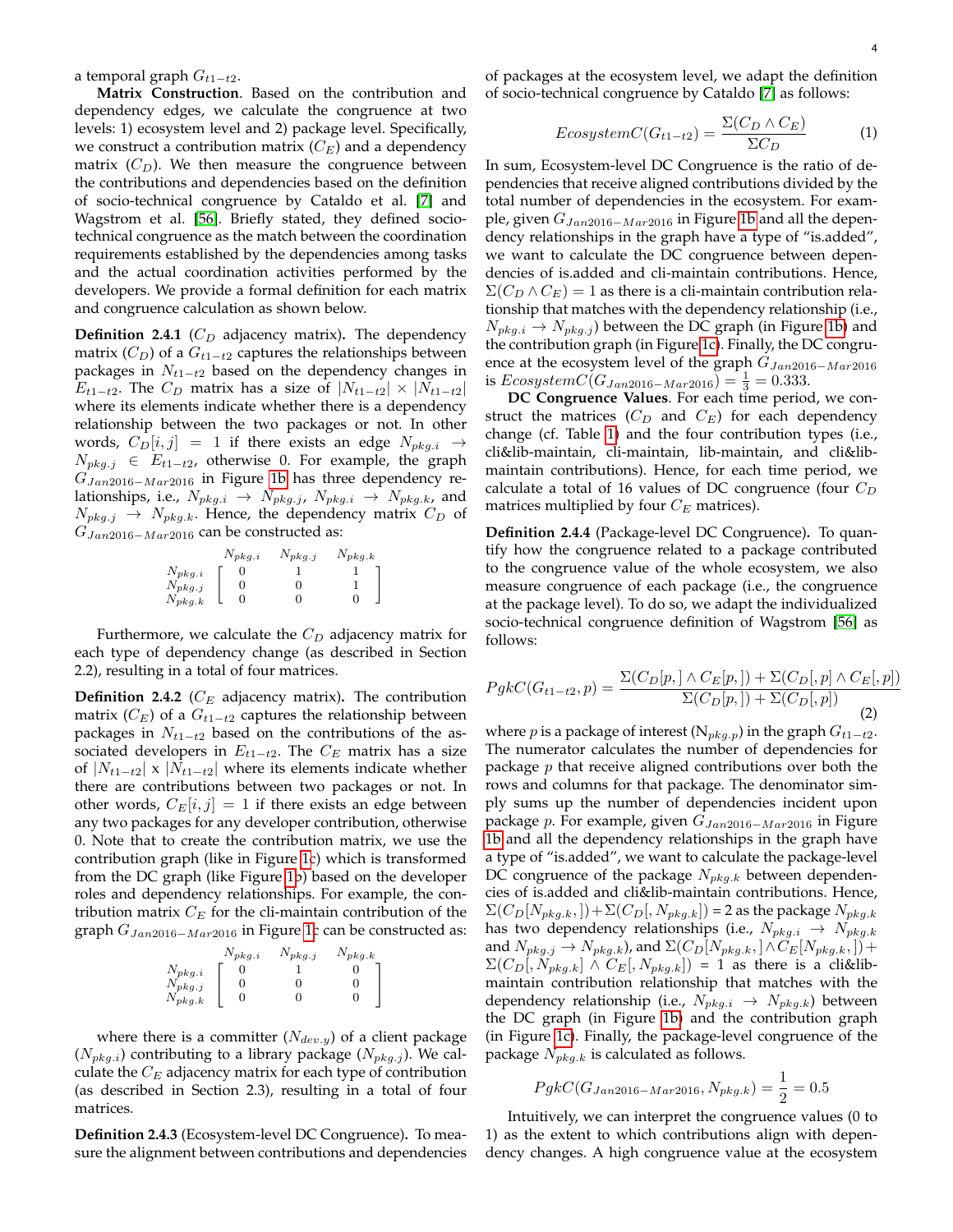Table 2: Dataset snapshot statistics.

<span id="page-4-1"></span>

|      | # $N_{pkg}$ | # PRs   | # issues  | # commits | # dev   |
|------|-------------|---------|-----------|-----------|---------|
| 2014 | 17.859      | 22.239  | 55.081    | 473.591   | 11.031  |
| 2015 | 57.534      | 98.975  | 222,146   | 1,255,065 | 46.029  |
| 2016 | 92.748      | 242.424 | 427.001   | 1,415,015 | 82.991  |
| 2017 | 105.058     | 186.257 | 352.411   | 886.796   | 96.916  |
| 2018 | 106.815     | 139.016 | 267.318   | 527.252   | 86.978  |
| 2019 | 107,146     | 166,588 | 259,560   | 428,191   | 69,285  |
| 2020 | 107,242     | 115,186 | 171,435   | 339,219   | 43,815  |
|      | Total       | 970,685 | 1,754,952 | 5,325,129 | 437,045 |

level would indicate that a large number of dependency relationships receive aligned contributions, while a low value would indicate that there is a small number of aligned contributions in the ecosystem. Similarly, at the individual level, a higher congruence value would indicate that a large number of contributions aligned with dependency relationships of that package.

# <span id="page-4-4"></span>**3 DATA PREPARATION**

To evaluate our congruence models and answer our RQs, we perform an empirical study on the NPM package ecosystem. We selected the NPM JavaScript ecosystem as it is one of the largest package collections on GitHub, and also has been the focus of recent studies [\[32\]](#page-11-2), [\[2\]](#page-11-4), [\[17\]](#page-11-5). In this work, we focus on the NPM packages linked to their GitHub repositories, since we will analyze developer contributions (i.e., PRs and issues). Similar to 'all-the-package-repos' [\[23\]](#page-11-6) and Chinthanet et al. [\[9\]](#page-11-7), we use a listing of NPM packages from the NPM registry and then matched them to repositories available on GitHub. The listing of NPM packages was acquired in Nov. 2020. To collect the required information, we use the GitHub Rest API<sup>[5](#page-4-0)</sup> to collect PRs, issues, commits, and other metadata (e.g., license type) of the package repositories included in the latest data snapshot. The issues are used to answer RQ1 and RQ2, while the commits are used to answer RQ2 and the PRs are used to answer all RQs. To overcome the GitHub API limit, we use five GitHub tokens that were generated by the first five authors during the collection process. With these tokens, the API rate limit is 25,000 (5,000 \* 5) requests per hour. We took one month, from November 1 to November 30, 2020, to acquire all information.

Table [2](#page-4-1) provides an overview of the number of NPM packages that have repositories available on GitHub for each year. Overall, the number of NPM packages starts from small (i.e., 17,859 packages), but then reaches over a hundred thousand packages (i.e., 107,242) as of Nov. 2020. Similar to previous work which considered the temporal dimension [\[40\]](#page-11-8), [\[5\]](#page-11-9), [\[42\]](#page-11-10), we split the data of each year into quarters: (Q1) January 1 to March 31, (Q2) April 1 to June 30, (Q3) July 1 to September 30, and (Q4) October 1 to December 31 to establish the temporal intervals of our graph (i.e.,  $G_{t1-t2}$ ).

<span id="page-4-0"></span>**Extracting Contributions, Roles and Dependencies** Once the time-intervals were established, we then extract the developer contributions and dependency changes within each quarter. For the contribution activities, we generate the graph nodes by identifying PRs and issues that occurred during the quarter. To classify the role of the contributor, we use the GitHub Rest API to identify whether or not the developer who submitted a contribution (i.e., a PR or an issue) had committed any prior commits into the main branch of the repository. For the dependencies and their changes, similar to prior work [\[12\]](#page-11-11), we parse the package.json file to extract both development and runtime dependencies for each package during that timeperiod. To identify the dependency changes during the time-period, we use the PyDriller package<sup>[6](#page-4-2)</sup> to mine the dependency changes (cf. Table [1\)](#page-2-0) of package.json in the Git history. More specifically, we focus on the Modification object provided by the PyDriller to investigate commits to package.json.

**Calculating Ecosystem-Level DC Congruence (RQ1)** Answering RQ1 involves computing the DC congruence at the ecosystem level. Hence, for all time-periods, we construct  $C_E$  and  $C_D$  matrices of all the combinations of contribution types against the different dependency changes for PRs and issues separately (see Section 2.4). To ease computational power, we filter out all rows and columns of the  $C_E$  and  $C_D$  matrices that have only zeros. Since we analyze PRs and issues separately, we generated a total of 32 instances for each quarter, resulting in 864 matrices. We took around 21 days of execution based on two standard computing machines with an Intel Core 2.60GHz, with 40 cores and 252GB of RAM.

**Calculating Package-Level DC Congruence (RQ2)** Answering RQ2 involves computing the package-level DC congruence. Using the constructed matrices (before filtering the rows and columns with zeros) from RQ1, we calculate the package-level DC congruences for each time-period. Similar to RQ1, we generated a total of 32 DC congruence values for each package in each quarter. Since the experiment was conducted in parallel with RQ1, the computational time and resources are the same.

**Sampling Contributions (RQ3)** Answering RQ3 involves a quantitative analysis of developer contributions. Hence, we drew a statistically representative random sample of 383 developers. Our sample size allows us to generalize conclusions about the ratio of developers to all developers with a confidence level of 95% and a confidence interval of 5%, as suggested by prior work [\[26\]](#page-11-12) based on the Sample Size Calculator.<sup>[7](#page-4-3)</sup> To collect the most recent contributions of the sampled developers, we extracted contributions belonging to the most recent quarter. To do so, we first identified the last contribution, i.e., the last submitted PRs in our dataset, and then we extracted all their PRs submitted within that time-period. In the end, we collected 8,938 PRs. Since our approach involves similarity analysis of the source code (at least one .js file) and file-path components, we obtained 3,714 (42%) PRs from the 383 developers with the four developer contribution types (see Section 2.3).

# **4 RESULTS**

In this section, we present the results to answer our RQs.

<span id="page-4-2"></span>6. https://github.com/ishepard/pydriller

<span id="page-4-3"></span><sup>7.</sup> https://www.surveysystem.com/sscalc.htm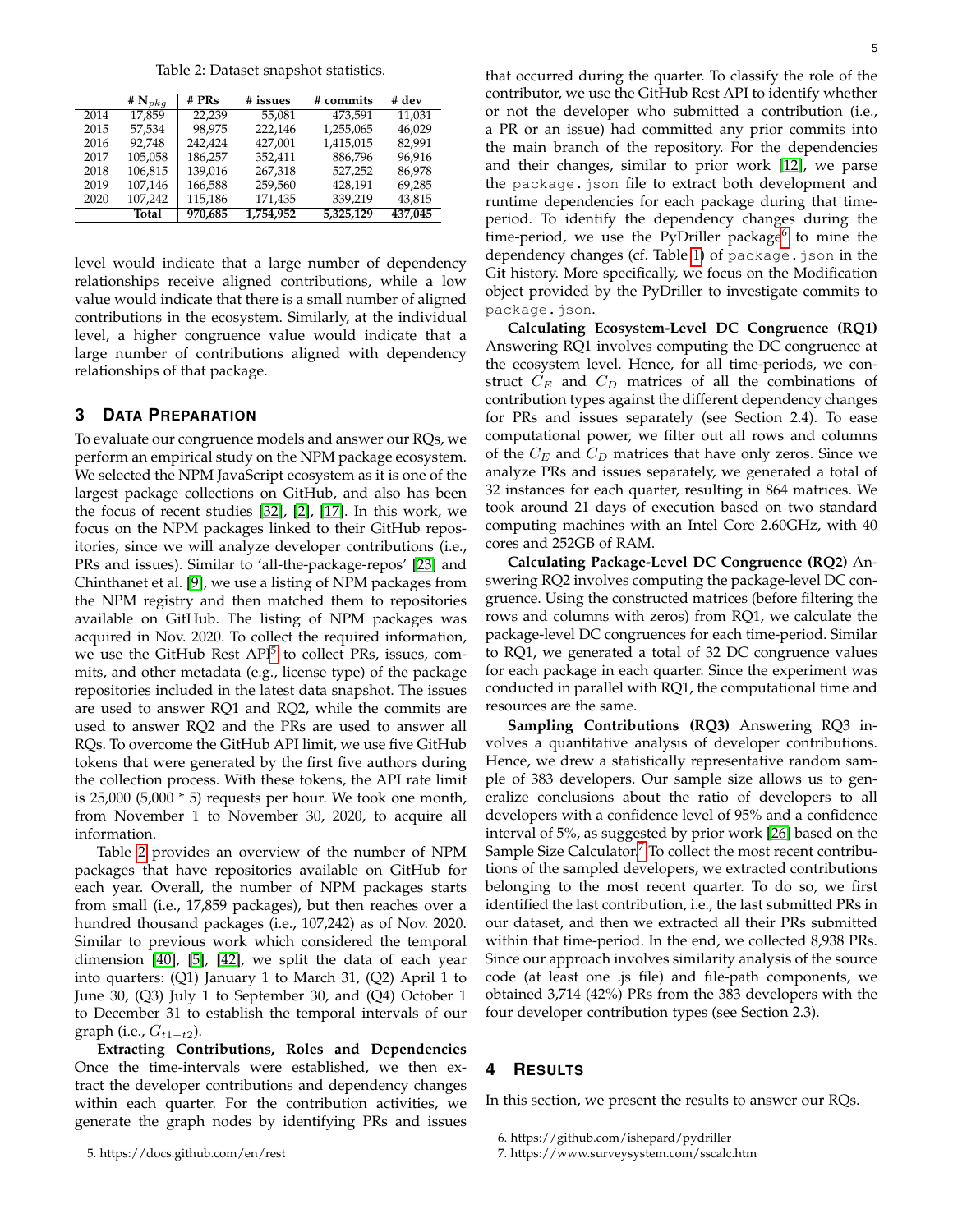<span id="page-5-2"></span>

Figure 2: Ecosystem-level DC congruence over time. The red text indicates quarters in which congruence values are highest.

<span id="page-5-1"></span>

| Table 3: Summary statistics of ecosystem-level DC congru- |  |
|-----------------------------------------------------------|--|
| ence of contribution types.                               |  |

| <b>Contribution Type</b> | Max   | Min   | Mean  | Median |
|--------------------------|-------|-------|-------|--------|
| non-maintain             | 0.166 | 0.001 | 0.030 | 0.020  |
| cli&lib-maintain         | 0.095 | 0.000 | 0.013 | 0.006  |
| cli-maintain             | 0.166 | 0.000 | 0.006 | 0.003  |
| lib-maintain             | 0.083 | 0.000 | 0.003 | 0.002  |

# **4.1 Assistance from the Ecosystem (RQ1)**

*Approach.* To answer RQ1, we analyze the DC congruence in terms of developer contributions and dependency changes. In particular, we address each of the sub-questions as follow: To answer RQ1a: *To what degree do developer contributions align with dependencies?*, we summarize the DC congruence in terms of the distribution by contribution type. To answer RQ1b: *How do different contribution types and dependency changes contribute to DC congruence*, we analyze trends of DC congruence related to different contribution types and dependency changes.

For RQ1b, we use the Spearman rank-order correlation coefficient to analyze the correlations between the different dependency changes for each kind of contribution. A correlation between  $0 - 0.09$  is considered as negligible,  $0.1 - 0.39$ as weak,  $0.4 - 0.69$  as moderate,  $0.7 - 0.89$  as strong, and 0.9 – 1 as very strong. To analyze the Spearman rank-order correlation coefficients, we use the dataframe.corr() function of the pandas package.<sup>[8](#page-5-0)</sup>

<span id="page-5-0"></span>*Aligning contributions to their dependencies (RQ1a).* Table [3](#page-5-1) shows that the congruence between contributions and dependency changes is low (i.e., 0.001 to 0.166) when compared to other social-technical applications, such as aligning coordination and organization architectures [\[49\]](#page-12-6). However, relatively, we find that non-maintain contributions that aligned with downgrading dependencies and cli-maintain contributions that aligned with downgrading dependencies had the highest congruence values (DC congruence of 0.16).

From Figure [2,](#page-5-2) we find that the highest congruence values occur generally in the second quarter of 2014, followed by the first quarter of 2015. This could be explained by the ecosystem size (17,859 and 57,534 packages in 2014 and 2015 respectively).

*Attributes that correlate with the DC congruence (RQ1b)* From Figure [2,](#page-5-2) we are able to make two observations. First, we find that there is higher congruence with contributions when a dependency is downgraded (see the purple lines in Figure [2\)](#page-5-2). This finding is consistent between all contribution types and between issues and PRs, except for the congruence between lib-maintain PRs and dependency upgrades. The second observation is that the non-maintain contributions are most congruent with dependency changes. This is consistent from both the issue and PRs. This provides evidence that package dependency changes are satisfied by contributions that come from the ecosystem and not the maintainers of either that package or clients.

Table [4](#page-6-0) shows evidence that all dependency changes are correlated with each other. Statistically, we tested to find that any dependency changes are moderately to strongly correlated to each other for all contribution types, except for the lib-maintain contributions (is-added to is-downgraded, and is-removed to is-downgraded). We now return to answer RQ1, which we summarize below: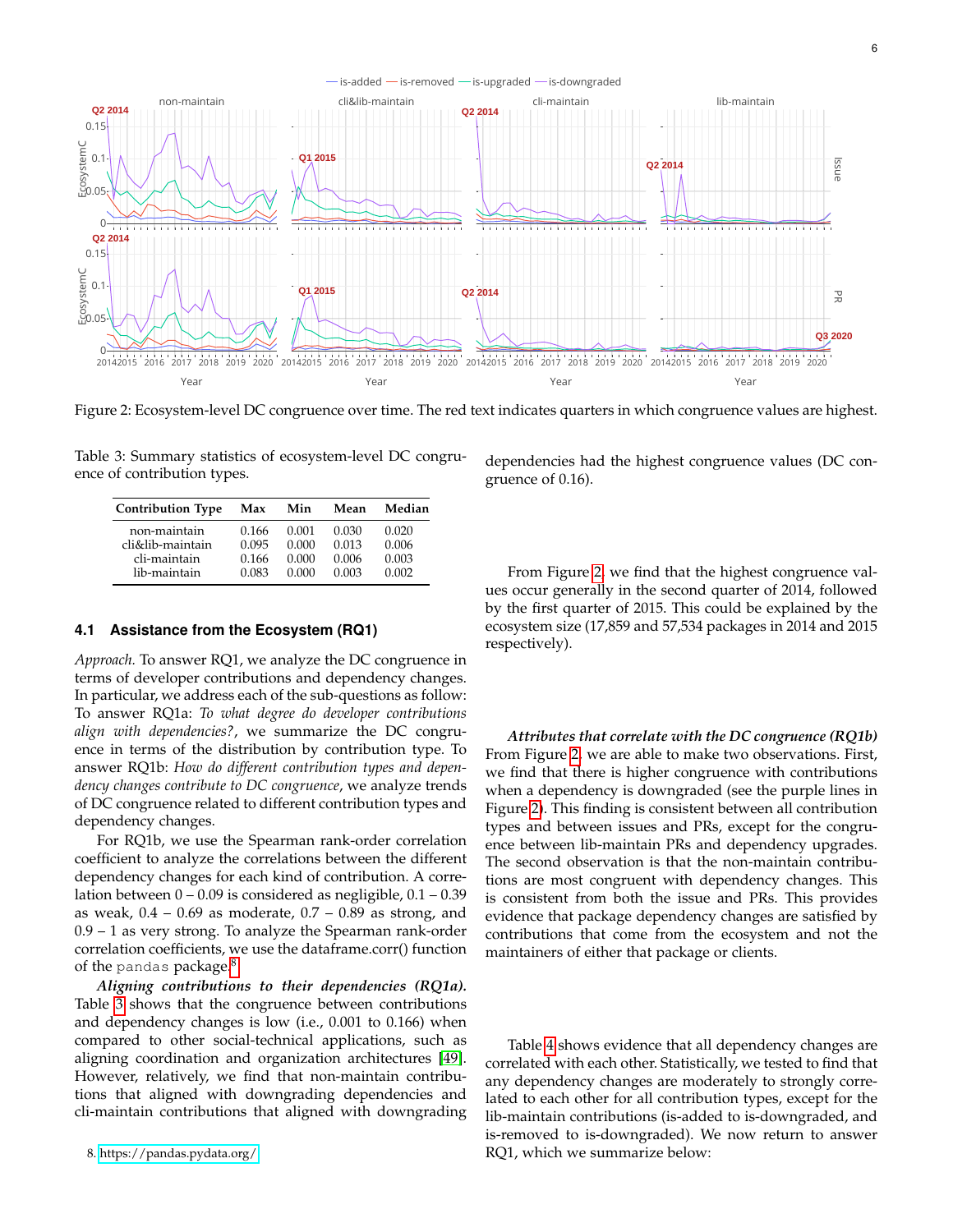Table 4: Correlations between different dependency changes for each type of contribution

<span id="page-6-0"></span>

|                                        |                      | non-maintain            |                      | cli&lib-maintain        |                      | cli-maintain            |                      | lib-maintain            |
|----------------------------------------|----------------------|-------------------------|----------------------|-------------------------|----------------------|-------------------------|----------------------|-------------------------|
| Dependency change to Dependency change | PR<br>corr. strength | issue<br>corr. strength | PR<br>corr. strength | issue<br>corr. strength | PR<br>corr. strength | issue<br>corr. strength | PR<br>corr. strength | issue<br>corr. strength |
| is-added to is-removed                 | Strong               | Strong                  | Moderate             | Strong                  | Strong               | Very strong             | Moderate             | Strong                  |
| is-added to is-upgraded                | Strong               | Strong                  | Moderate             | Strong                  | Very strong          | Very Strong             | Strong               | Very strong             |
| is-added to is-downgraded              | Moderate             | Moderate                | Moderate             | Strong                  | Strong               | Strong                  | Weak                 | Weak                    |
| is-removed to is-upgraded              | Strong               | Strong                  | Strong               | Strong                  | Strong               | Very strong             | Moderate             | Strong                  |
| is-removed to is-downgraded            | Moderate             | Moderate                | Strong               | Strong                  | Moderate             | Strong                  | Weak                 | Moderate                |
| is-upgraded to is-downgraded           | Strong               | Strong                  | Strong               | Moderate                | Very Strong          | Strong                  | Moderate             | Moderate                |

Correlation: Negligible is 0 to 0.09, Weak is 0.1 to 0.39, Moderate is 0.4 to 0.69, Strong is 0.7 to 0.89, Very strong is 0.9 to 1.

## RQ1 Summary

The alignment between developer contributions and dependency changes varies over time, with the highest values generally observed in earlier stages of the NPM ecosystem. The peaks we identify in the data correspond to a DC congruence of 0.16, i.e., 16% of the dependency changes receive aligned contributions. Furthermore, we show that contributions are most congruent with downgrading a dependency, and mainly come from the ecosystem and not the maintainers of either that package or clients.

# **4.2 Contribution Congruence and Package's Dormancy (RQ2)**

*Approach.* To address RQ2, we analyze the relationship between the DC congruence and the likelihood of packages becoming dormant. In particular, we leverage survival analysis techniques which allow us to model the relationship across different time periods. We use a Cox proportionalhazard model (i.e., a commonly-used survival analysis model) [\[16\]](#page-11-13) to capture the risk of an event (i.e., a package becomes dormant) in relation to factors of interest (e.g., the DC congruence) in the elapsed time.

To do so, we extract the event and the factors for each package in each time period (i.e., a quarter). In our Cox model, the dependent variable is the event that a package becomes dormant at a particular time point. In line with prior work [\[11\]](#page-11-14), [\[58\]](#page-12-7), [\[55\]](#page-12-1), a project is regarded as dormant if it is no longer being maintained or does not have development activity. Specifically, similar to the work of [\[55\]](#page-12-1), we consider a package as *dormant* in the quarter  $q$  if it had an average number of commits less than one for four consecutive quarters (i.e., from the quarter  $q$  until the quarter  $(q + 3)$ ). For example, in the first, second, third, and fourth quarters in 2018, a package that has 1, 0, 0, and 1 commits, respectively is considered as *dormant* since the first quarter in 2018 because the average number of commits for four consecutive quarters is  $0.5\left(\frac{2}{4}\right)$ . Note that we exclude packages that have the first commit after October 2019, since their historical data is not sufficient to identify whether the package is dormant or not (i.e., less than four consecutive quarters). As our RQ1 shows that the correlations between different dependency changes for all contribution types vary, it is also possible that these DC congruence may provide various signals to the package dormancy given different dependency changes and contribution types. Thus, for independent variables in our Cox

<span id="page-6-1"></span>Table 5: Project characteristics [\[55\]](#page-12-1) that are used as control variables in our Cox model.

| Metric                              | Description                                                                                                                                                                                       |
|-------------------------------------|---------------------------------------------------------------------------------------------------------------------------------------------------------------------------------------------------|
| #Commits                            | The number of commits occurring in the observed quarter.                                                                                                                                          |
| #Contributors                       | The number of GitHub users who have authored commits in the<br>observed quarter.                                                                                                                  |
| Core Team Size                      | The number of GitHub users responsible for 90% of contributions in<br>the observed quarter.                                                                                                       |
| #Issues                             | The number of issues created in the observed quarter.                                                                                                                                             |
| #Non-Developer Is-<br>sue Reporters | The number of GitHub users who did not author any commits but<br>created an issue in the observed quarter.                                                                                        |
| License Type                        | The license type that the studied package used in the observed quar-<br>ter: Strong copy-left (e.g., GPL, Affero), Weak-copy-left (e.g., LGPL,<br>MPL, OPL), or non-copy-left (e.g., Apache, BSD) |

model, we use 32 metrics which measure the package-level DC congruence (see Section [3\)](#page-4-4). Since prior work has shown that project characteristics can be associated with the chance of packages becoming dormant [\[55\]](#page-12-1), we also include six project characteristics (see Table [5\)](#page-6-1) as control variables in our Cox model.

To construct the Cox model, we use a similar approach as Valiev et al. [\[55\]](#page-12-1), which has the following four steps. First, we perform log-transform on the independent variables with skewed distribution to stabilize the variance and reduce heteroscedasticity, which will improve the model fit. We manually observe the skewness of the distribution using histogram plots. Second, we check for the multicolinearity between independent variables using the variance inflation factor (VIF) test. We remove the variables that have VIF scores above the recommended maximum of 5 [\[13\]](#page-11-15). Third, we test the assumption of constant hazard ratios overtime. To do so, we employ graphical diagnostics of Schoenfeld residuals [\[25\]](#page-11-16). We observe that Schoenfeld residuals of the remaining variables have a random pattern against time, which implies that the Cox model assumptions are not violated. Finally, we use coxph in the R survival package to build a Cox proportional-hazards model.

To analyze the association between each independent variable and the likelihood of a package becoming dormant, we examine the coefficient values and effect sizes of the independent variables. The coefficient values in the Cox model are hazard ratios, where a hazard ratio above 1 implies that a variable is positively associated with the event probability, while a hazard ratio below 1 indicates an inverse association. For the effect size, we perform ANOVA type-II to obtain Log-likelihood Ratio  $\chi^2$  (LR  $\chi^2$ ). The larger the LR  $\chi^2$  of the variable is, the stronger the relation of the variable to the likelihood of a package becoming dormant.

Table [6](#page-7-0) shows that our Cox proportional-hazard model achieves an adjusted  $R^2$  of 30.7%, suggesting that the goodness-of-fit of our model is acceptable as the model is supposed to be explanatory and not for prediction [\[41\]](#page-11-17).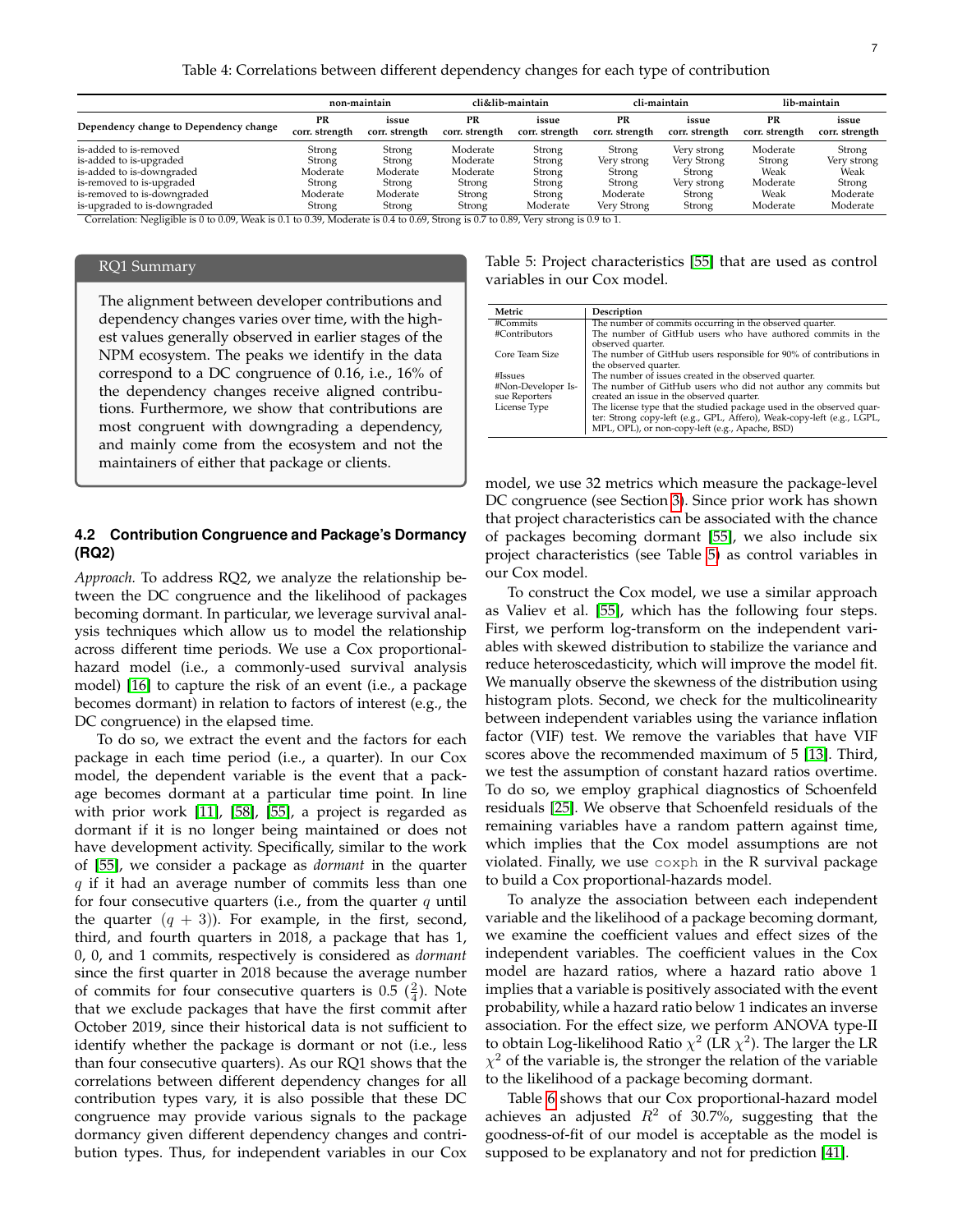#### Table 6: Survival analysis statistics

<span id="page-7-0"></span>

|                                                                                                                                                                                                                             | NPM Ecosystem Survival Analysis<br>response: dormant = TRUE<br>$R^2 = 30.7\%$ |                         |                                                                                                                                                    |                                                                  |
|-----------------------------------------------------------------------------------------------------------------------------------------------------------------------------------------------------------------------------|-------------------------------------------------------------------------------|-------------------------|----------------------------------------------------------------------------------------------------------------------------------------------------|------------------------------------------------------------------|
|                                                                                                                                                                                                                             |                                                                               |                         | Coeffs (Err.)                                                                                                                                      | LR Chisq                                                         |
| Number of commits<br>Log number of contributors<br>Log number of non-developer issues<br>Core size of the team<br>Strong copy-left license (vs none)<br>Weak copy-left license (vs none)<br>Non-copy-left license (vs none) |                                                                               |                         | $0.98$ ( $< 0.01$ )***<br>$7.85(0.01)***$<br>$0.68(0.01)$ ***<br>$0.14(0.02)***$<br>$0.88(0.02)$ ***<br>$0.69(0.03)$ ***<br>$0.82$ ( $< 0.01$ )*** | 5437.5***<br>23699.3***<br>4781.0***<br>13378.8***<br>$839.3***$ |
| Contribution Type                                                                                                                                                                                                           | Dependency Change                                                             | Type                    | Coeffs (Err.)                                                                                                                                      | LR Chisq                                                         |
| non-maintain<br>non-maintain<br>non-maintain                                                                                                                                                                                | is-added<br>is-removed<br>is-downgraded                                       | issue<br>issue<br>issue | 1.33 (0.32)<br>0.92(0.15)<br>1.26(0.21)                                                                                                            | 0.7<br>0.3<br>1.1                                                |
| non-maintain                                                                                                                                                                                                                | is-upgraded                                                                   | issue                   | $0.67(0.08)$ ***                                                                                                                                   | $24.0***$                                                        |
| cli-maintain                                                                                                                                                                                                                | is-added                                                                      | issue                   | 0.82(0.18)                                                                                                                                         | 1.2                                                              |
| cli-maintain                                                                                                                                                                                                                | is-removed                                                                    | issue                   | 0.62(0.29)                                                                                                                                         | 3.1                                                              |
| cli-maintain<br>cli-maintain                                                                                                                                                                                                | is-downgraded                                                                 | issue                   | 0.77(0.45)                                                                                                                                         | 0.4<br>$7.6**$                                                   |
| lib-maintain                                                                                                                                                                                                                | is-upgraded<br>is-added                                                       | issue<br>issue          | $0.66(0.16)**$<br>0.64(0.27)                                                                                                                       | 3.1                                                              |
| lib-maintain                                                                                                                                                                                                                | is-removed                                                                    | issue                   | 1.33(0.32)                                                                                                                                         | 0.7                                                              |
| lib-maintain                                                                                                                                                                                                                | is-downgraded                                                                 | issue                   | 0.71(0.58)                                                                                                                                         | 0.4                                                              |
| non-maintain                                                                                                                                                                                                                | is-added                                                                      | PR                      | 0.95(0.14)                                                                                                                                         | 0.2                                                              |
| non-maintain                                                                                                                                                                                                                | is-removed                                                                    | PR                      | 0.99(0.18)                                                                                                                                         | 0.0                                                              |
| non-maintain                                                                                                                                                                                                                | is-downgraded                                                                 | PR                      | $0.51(0.24)$ **                                                                                                                                    | $7.1**$                                                          |
| non-maintain                                                                                                                                                                                                                | is-upgraded                                                                   | PR                      | 0.87(0.09)                                                                                                                                         | 1.5                                                              |
| cli&lib-maintain                                                                                                                                                                                                            | is-added                                                                      | PR                      | 0.87(0.07)                                                                                                                                         | $3.9*$                                                           |
| cli&lib-maintain                                                                                                                                                                                                            | is-removed                                                                    | PR                      | $1.31(0.10)***$                                                                                                                                    | $6.3*$                                                           |
| cli&lib-maintain                                                                                                                                                                                                            | is-downgraded                                                                 | PR                      | $0.60(0.19)**$                                                                                                                                     | $8.0**$                                                          |
| cli&lib-maintain                                                                                                                                                                                                            | is-upgraded                                                                   | PR                      | 0.98(0.05)                                                                                                                                         | 0.1                                                              |
| cli-maintain                                                                                                                                                                                                                | is-added                                                                      | <b>PR</b>               | 1.27(0.26)                                                                                                                                         | 0.8                                                              |
| cli-maintain                                                                                                                                                                                                                | is-removed                                                                    | PR                      | 1.27(0.37)                                                                                                                                         | 0.4                                                              |
| cli-maintain                                                                                                                                                                                                                | is-downgraded                                                                 | PR                      | 0.79(0.58)                                                                                                                                         | 0.2                                                              |
| cli-maintain                                                                                                                                                                                                                | is-upgraded                                                                   | PR                      | 1.08(0.21)                                                                                                                                         | 0.1                                                              |
| lib-maintain                                                                                                                                                                                                                | is-added                                                                      | PR                      | 0.97(0.38)                                                                                                                                         | 0.0                                                              |
| lib-maintain                                                                                                                                                                                                                | is-removed                                                                    | <b>PR</b>               | 0.49(0.51)                                                                                                                                         | 1.9                                                              |
| lib-maintain                                                                                                                                                                                                                | is-downgraded                                                                 | PR                      | 0.14(1.37)                                                                                                                                         | 2.8                                                              |
| lib-maintain                                                                                                                                                                                                                | is-upgraded                                                                   | PR                      | $0.42(0.20)$ ***                                                                                                                                   | $22.0***$                                                        |

∗ p<0.05; ∗∗ p<0.01; ∗∗∗ p<0.001 #Issues, is-added and cli&lib-maintain and issue, is-downgraded and cli&lib-maintain and issue, is-removed and cli&lib-maintain and issue, is-upgraded and cli&lib-maintain and issue, and is-upgraded and libmaintain and issue are removed during VIF analysis.

*Association between the contribution congruence and the chance of packages becoming dormant.* We found that six congruence-related variables are significantly associated with the likelihood of a package becoming dormant in our Cox model, i.e., *is-removed and cli&lib-maintain and PR*, *isdowngraded and cli&lib-maintain and PR*, *is-downgraded and non-maintain and PR*, *is-upgraded and cli-maintain and issue*, *is-upgraded and lib-maintain and PR*, and *is-upgraded and nonmaintain and issue*. Among these six variables, *is-upgraded and lib-maintain and PR* and *is-upgraded and non-maintain and issue* have the largest LR  $\chi^2$  values (see Table [6\)](#page-7-0). Their coefficient values also indicate an inverse association with the likelihood of a package becoming dormant. In other words, the coefficient value of *is-upgraded and lib-maintain and PR* indicates that the higher the number of lib-maintain PRs that are aligned with a dependency upgrade, the lower the likelihood that a package becomes dormant. Similarly, the coefficient value of *is-upgraded and non-maintain and issue* indicates that the higher the number of non-maintain issues that are aligned with a dependency upgrade, the lower the likelihood that a package becomes dormant. The coefficient values of *is-upgraded and lib-maintain and PR*, *is-downgraded and non-maintain and PR*, and *is-upgraded and cli-maintain and issue* also show the same direction of the association. These results suggest that a package is less likely to become dormant if the contributions (i.e., PRs and issues) are aligned with the events of upgrading or downgrading dependen-

#### RQ2 Summary

cies.

Our survival analysis shows that the different types of DC congruence share an inverse association with the likelihood of a package becoming dormant. For instance, the higher the number of issues from specific types (i.e., non-maintain, cli-maintain) that are aligned with a dependency upgrade, the lower the likelihood that a package becomes dormant.

### **4.3 Similarities between Contributions (RQ3)**

*Approach.* To answer RQ3, we investigate whether the type of aligned contributions submitted to dependencies are the same as other contributions by analyzing the source code similarity and file location similarity. Hence, we focus on client contributions (i.e., cli-maintain), comparing against contributions from the ecosystem (i.e., non-maintain), and then the rest of maintainer contributions (i.e., cli&libmaintain and lib-maintain). We compute similarity based on two common methods to compare the content of PRs, which is (i) source code and (ii) file path similarity [\[57\]](#page-12-8), [\[38\]](#page-11-18), [\[29\]](#page-11-19). More specifically, we use the source code similarity to measure whether the two contributions share similar source code; and use the file path similarity to measure whether the two contributions modify similar components. From our sample, we compare the similarities between PRs of the same contribution type of a developer. As a PR may modify multiple files, we compare all components (i.e., source code lines and file paths).

Our source code similarity measure is based on the Jaccard index of tokens which approximates the edit distance between two PRs [\[53\]](#page-12-9). Following the analysis of repeated bug fixes [\[63\]](#page-12-10), to compare a pair of PRs, we take only added lines by the PRs into account. Formally, for any PR  $(p)$ , the source code similarity is defined as follows:

$$
SourceCodeSim(p_1, p_2) = \frac{|trigrams(p_1) \cap trigrams(p_2)|}{|trigrams(p_1) \cup trigrams(p_2)|}
$$
  
(3)

where  $trigrams(p)$  is a multiset of trigrams (3-grams) of source code tokens extracted from all source code lines added by a PR  $(p)$ . A higher similarity indicates that a larger amount of source code is shared. The similarity is an extension of file similarity defined by Ishio et al. [\[28\]](#page-11-20) for PRs. This measure has been widely adapted in various software engineering studies [\[28\]](#page-11-20), [\[31\]](#page-11-21), [\[60\]](#page-12-11) and less affected by moved code in a PR, compared with other measures. On that same note, we apply the file location-based model that is used in typical code review recommendations [\[51\]](#page-12-12), [\[62\]](#page-12-13), [\[57\]](#page-12-8) to compute file path similarity that is defined as follows:

$$
StringSim_{LCx}(f_1, f_2) = \frac{LCx(f_1, f_2)}{max(Length(f_1), Length(f_2))}
$$

where the  $LCx(f_1, f_2)$  function has a parameter to specify how to compare file path components  $f_1$  and  $f_2$ . Four different comparison techniques, i.e., Longest Common Prefix (LCP), Longest Common Suffix (LCS), Longest Common Substring (LCSubstr), and Longest Common Subsequence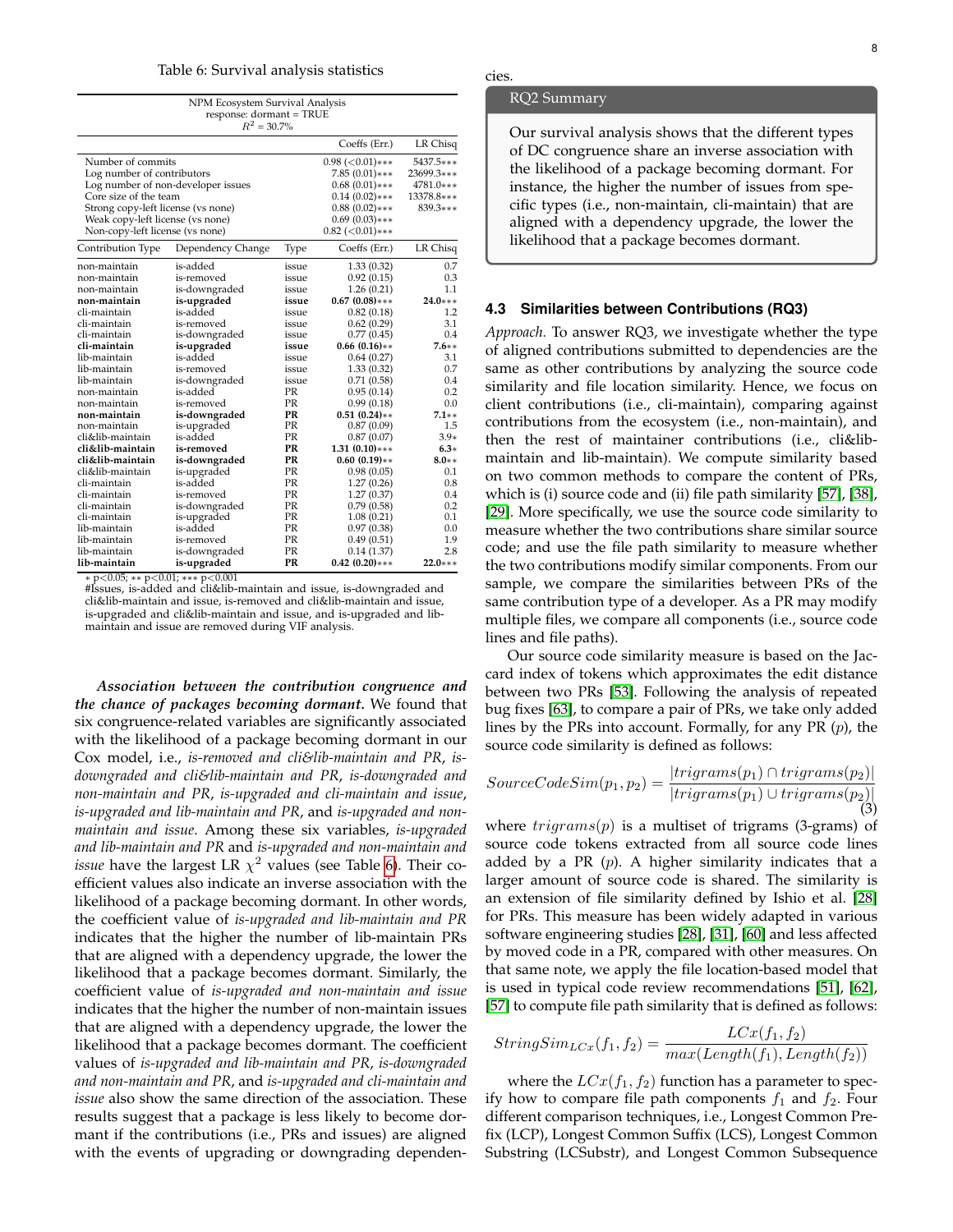<span id="page-8-1"></span>

Figure 3: Comparisons of contribution types. (ns: no significance, \*\*: p-value <  $0.01$ , \*\*\*: p-value <  $0.001$ , \*\*\*\*: p-value <  $0.0001$ )

<span id="page-8-2"></span>Table 7: Statistical comparisons of contribution types.

|                                                                                                                                            | <b>Source Code</b>           | File Path                      |
|--------------------------------------------------------------------------------------------------------------------------------------------|------------------------------|--------------------------------|
| cli-maintain vs (cli&lib-maintain and lib-maintain)<br>non-maintain vs (cli&lib-maintain and lib-maintain)<br>cli-maintain vs non-maintain | Small<br>Negligible<br>Small | Negligible<br>Medium<br>Medium |
| Effect size: Negligible $ \delta $ < 0.147, Small 0.147 $\leq  \delta $ < 0.33,                                                            |                              |                                |

Medium  $0.33 \le |\delta| < 0.474$ , Large  $0.474 \le |\delta|$ 

(LCSubseq) are used in the  $LCx$  function. The comparison function value is normalized by the maximum length of each file path in  $f_1$  and  $f_2$ , i.e., the number of file path components. To calculate the file path similarity between two PRs, we do a pairwise comparison of all file paths in the two PRs and then summarize these by taking the average score. Since we use four different comparison techniques, four similarity scores between two PRs are retrieved and we also summarize these by taking the average score. A higher similarity indicates that a larger amount of components are shared in the PRs.

Once we compute the similarity between PRs in each contribution types (i.e., cli-maintain, non-maintain, and cli&lib-maintain and lib-maintain), we now analyze whether the similarity of the cli-maintain contributions is different from the similarity of the other contributions. To visualize this, we will use a box-plot to show the distributions of similarities between PRs in each of the contribution types.

To statistically confirm the differences in the three contribution types, we use the Kruskal-Wallis H test [\[33\]](#page-11-22). This is a non-parametric statistical test to use when comparing two or more than two types. We test the null hypothesis that *'two different types have similar contributions.'* We also measure the effect size using Cliff's  $\delta$ , a non-parametric effect size measure [\[10\]](#page-11-23). Effect size is analyzed as follows: (1)  $|\delta|$  < 0.147 as Negligible, (2) 0.147  $\leq |\delta|$  < 0.33 as Small, (3)  $0.33 \le |\delta| < 0.474$  as Medium, or (4)  $0.474 \le |\delta|$  as Large. We use the cliffsDelta<sup>[9](#page-8-0)</sup> package to analyze Cliff's  $\delta$ .

<span id="page-8-0"></span>*Similarities/differences between client contributions and other contributions.* Figure [3](#page-8-1) shows that overall the similarities of contents of PRs in terms of the source code and

9

file paths are relatively low (i.e., scores of 0.01 to 0.17). This could be explained by our method to aggregate all source code and file paths for comparison, which is different to typical file-level similarity comparison techniques [\[44\]](#page-11-24). Relatively, we see that the file path similarity is higher than the source code similarity.

In terms of statistical significance, from Figure [3,](#page-8-1) we make three key observations. First, file path content between cli&lib-maintain and lib-maintain and non-maintain contributions are different. Second, we find differences in the source code content between cli-maintain and other contributions. This suggests that the content of aligned contributions submitted to packages that developers depend on may differ from the other contributions made to either their own packages or other packages. Conversely, we find that there is no significant difference in the source code between cli&libmaintain and lib-maintain and non-maintain contributions, which suggests that developers may be submitting similar code, regardless of whether they are maintaining packages or not. Confirming statistical significance, we show that the effect size ranges from negligible to medium strength as shown in Table [7.](#page-8-2)

## RQ3 Summary

Comparing contribution similarity in terms of source code and file paths, we find statistical differences in source code content of aligned contributions submitted to dependencies when compared to those that are not aligned. In other words, congruent contributions are not typical contributions by that contributor.

## **5 DISCUSSION**

We now discuss our results, implications, and threats to validity.

# **5.1 Peaks of DC Congruence and Global Events**

The results in RQ1 (i.e., Figure [2\)](#page-5-2) show that DC congruence is changing over time. Interestingly, we find that the official NPM  $blog^{10}$  $blog^{10}$  $blog^{10}$  showed two dependency events that may correlate with the observed peaks. It is also important to note that we do not aim to draw a causal relationship, but only observe correlations.

• *June,* 2015 - NPM 3 is released. According the NPM blog,  $\frac{11}{1}$  $\frac{11}{1}$  $\frac{11}{1}$ the release has a notable breaking change when migrating to NPM version 3. According to our DC congruence values in Figure [2,](#page-5-2) we see the peak changes in the non-maintain contribution and dependency remove congruence (i.e., 0.019 for issues and 0.013 for PRs), and cli-maintain contribution and dependency downgrade congruence (i.e., 0.031 for issues and 0.027 for PRs).

• *March 2016 - Left-pad incident*. NPM attracted press attention after a package called left-pad, which many popular JavaScript packages depended on, was unpublished. It caused widespread disruption, leading NPM to change its

<span id="page-8-4"></span><span id="page-8-3"></span>10. Available at<https://blog.npmjs.org/>

11. https://blog.npmjs.org/post/122450408965/npm-weekly-20 npm-3-is-here-ish.html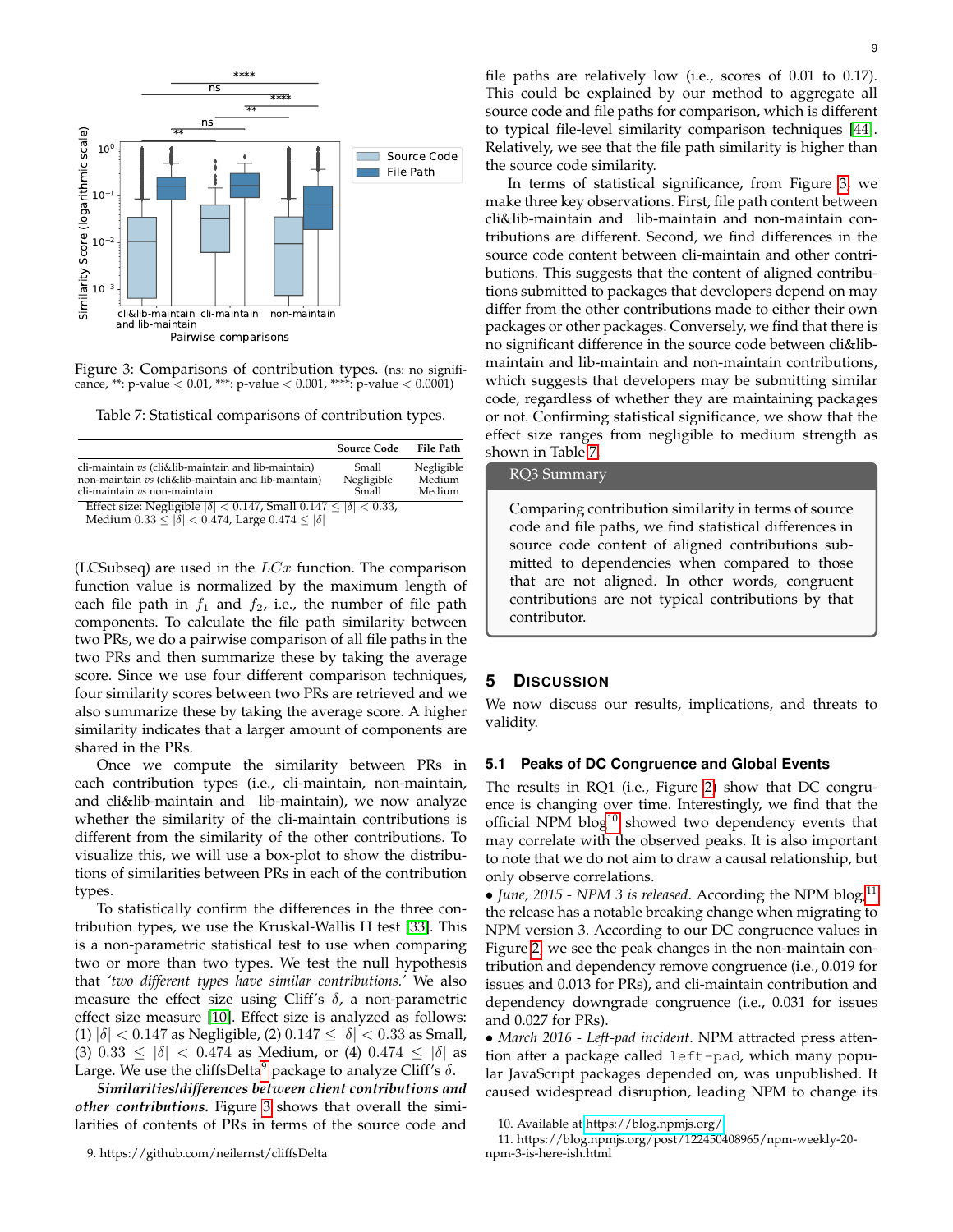policies regarding unpublishing packages. According to our DC congruence values in Figure [2,](#page-5-2) we see peak changes in the non-maintain contribution and dependency downgrade congruence (i.e., 0.103 for issues and 0.086 for PRs), and nonmaintain contribution and dependency upgrade congruence (i.e., 0.051 for issues and 0.037 for PRs).

## **5.2 Implications**

**Package developers: You should welcome contributions from the ecosystem and offer them ways to get involved.** RQ1 results suggest that contributions that align with dependency changes come from the ecosystem itself, many of them not having any self-interest (i.e., relying on these packages). The results of our survival analysis in RQ2 show that a package that received contributions aligned with the dependency changes is less likely to become dormant, which implies that packages are indeed dependent on the ecosystem support. RQ3 shows that cli-maintain contributions differ in source code content when compared to developers' typical contributions. These findings underline the important role of the ecosystem.

**Package users: You might have to contribute to packages you are using to reduce the risks of packages becoming dormant (in multiple possible ways).** In our RQ2, we found that a large number of packages become dormant in the early stages, with more than 90% of packages becoming inactive until the end-time of our study. Taking into account that contributions aligned with dependencies share a relationship with the likelihood of a package becoming dormant, we encourage package users to take any opportunity to contribute back to packages that they depend on.

Currently there is numerous tools to assist with awareness of when a new version of an existing dependency is available (bots like dependabot<sup>[12](#page-9-0)</sup>), however, making users aware of raised issues, and potential threats (such as vulnerabilities) to their dependency may cause these users to assist. Furthermore, the results of RQ3 show that aligned contributions submitted to dependencies are different in source code, which confirms our hypothesis and indicates that package users might be willing to go out of their way to assist with the dependency that they rely on.

**Researchers: Ecosystem-level is important, do not put all contributions into the same bucket when analyzing open source contributions.** Our results highlight the important relationship between dependencies in an ecosystem and contributions. Researchers interested in studying characteristics of open-source developers, e.g., motivation [\[22\]](#page-11-25) or success [\[52\]](#page-12-14), should consider whether or not the contribution is from the ecosystem. This also applies to researchers working on helping newcomers make their first contribution in open source projects. Several approaches have been proposed to help newcomers find good first issues, e.g., Tan et al. [\[50\]](#page-12-15). These approaches generally ignore the relationship of a newcomer to the repository that contains the issues.

<span id="page-9-0"></span>**Ecosystem Governance: We suggest that policies and good governance is needed to help ecosystem members.** Our results suggest that contributions congruent with dependency changes are from other packages that belong to the same ecosystem, suggesting that it may impact on ecosystem health, resilience, and governance. This points to implications such as implementing collective support into existing policies and governance. Examples include ecosys-tem guidelines for maintainers and users<sup>[13](#page-9-1)</sup>. Particularly, RQ2 results indicated that a package is less likely to become dormant if contributions are aligned with dependencies. One example of challenges in the relationship between ecosystem members that depend on each other is illustrated by the following quote: '... maintainers have been working sleeplessly on mitigation measures; fixes, docs, CVE, replies to inquiries, etc. Yet nothing is stopping people to bash us, for work we aren't paid for, for a feature we all dislike yet needed to keep due to backward compatibility concerns ...<sup>'[14](#page-9-2)</sup> One strategy to prevent member packages from becoming dormant, is to promote explicit best practices and some ecosystem-wide policies that encourage members contribute to each other. One example is how the NPM ecosystem has a global blog and central vulnerability advisory<sup>[15](#page-9-3)</sup>, to provide a global awareness of ecosystem threats.

## **5.3 Threats to Validity**

**Internal Validity** - We discuss five threats to internal validity. The first threat is the correctness of techniques used in our mining task. We use the listed dependencies and version numbers as defined in the package.json meta-file. Since we based our mining techniques on prior work, we are confident that our results are replicable. The second threat is related to the constructed matrices for measuring the DC congruence. Since we pioneer the investigation of DC congruence, we constructed binary matrices in this study. We will calculate weight matrices, e.g., a matrix captures the number of contributions (issues and PRs) to investigate the impacts of contributions on the DC congruence, in future work. The third threat is related to the results derived from the survival model. Although we observe association between explanatory and dependent variables, we cannot infer causal effect of explanatory variables. Thus, future in-depth qualitative analysis or experimental studies are needed. The fourth threat is related to the factors used in our survival model. Other factors might also influence the chance of packages becoming dormant. Since our factors are based on Valiev et al. [\[55\]](#page-12-1), we are confident in the factors used in our study. Finally, tool selection has its threats, as different tools and techniques may lead to different results (e.g., Jaccard index for the source code similarity calculation and the statistical testing). Our approach involves the use of Pydriller and GitHub Rest API. We are confident in our results, since all employed tools and techniques are those that have been used in prior work and are well-known in the software engineering community.

**External Validity** - The main threat to external validity is the generalizability of our results to other package

<span id="page-9-1"></span><sup>13.</sup> NPM ecosystem governance [https://github.com/nodejs/](https://github.com/nodejs/package-maintenance/blob/main/Governance.md) [package-maintenance/blob/main/Governance.md](https://github.com/nodejs/package-maintenance/blob/main/Governance.md)

<span id="page-9-2"></span><sup>14.</sup> [https://twitter.com/yazicivo/status/1469349956880408583?](https://twitter.com/yazicivo/status/1469349956880408583?lang=en) [lang=en](https://twitter.com/yazicivo/status/1469349956880408583?lang=en)

<span id="page-9-3"></span><sup>15.</sup> https://docs.github.com/en/code-security/supply-

chain-security/managing-vulnerabilities-in-your-projectsdependencies/browsing-security-vulnerabilities-in-the-githubadvisory-database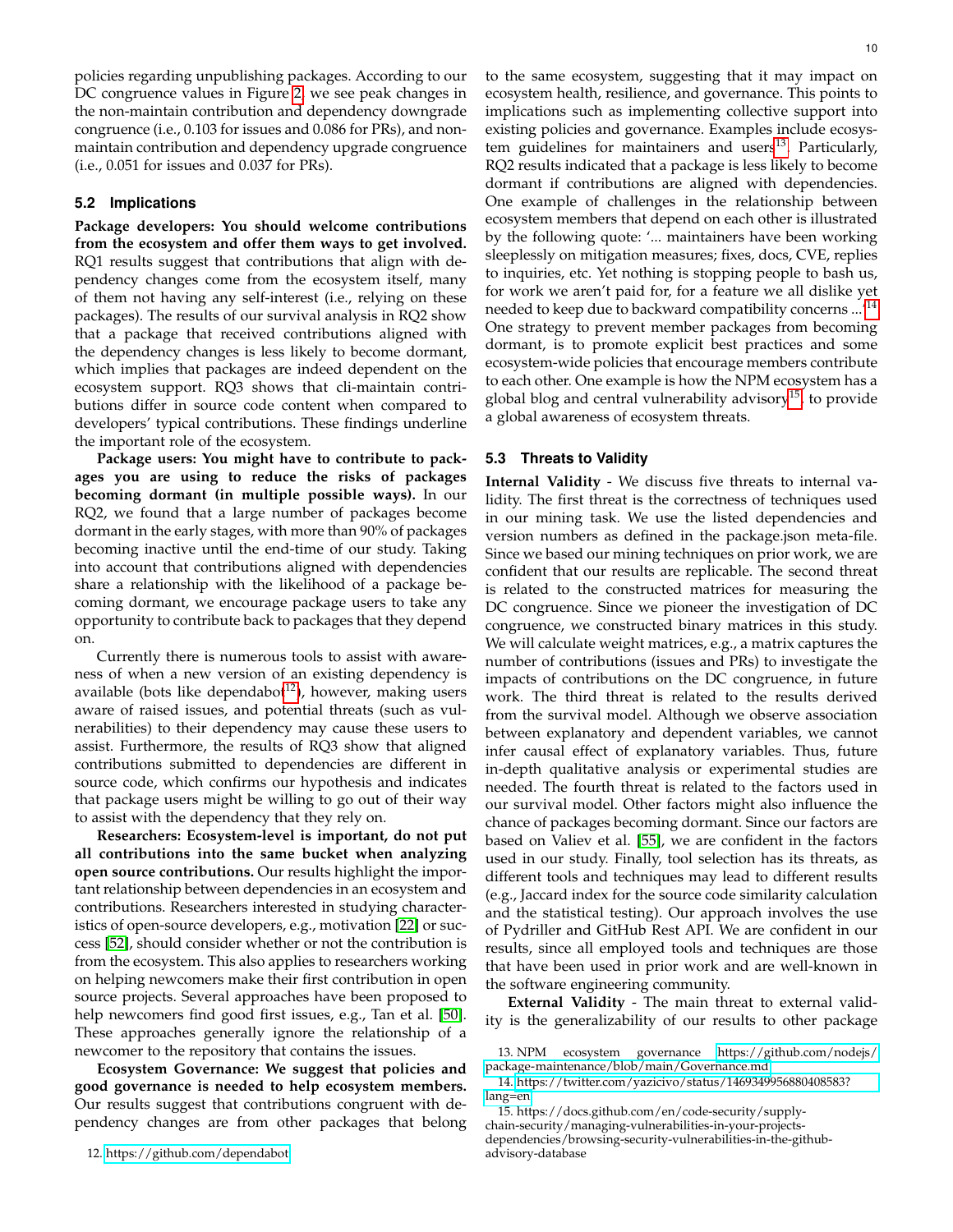ecosystems. Since the NPM ecosystem is the largest package ecosystem, we believe that our model and measurements could easily be applied to other ecosystems that have similar package management systems, such as PyPI for Python and Maven for Java. We will explore this in future work.

# **6 RELATED WORK**

**Socio-Techical Congruence (STC).** Cataldo et al. [\[8\]](#page-11-26) pioneered the concept of socio-technical congruence (STC), the match between task dependencies among people and coordination activities performed by individuals. Their followup studies (Cataldo et al. [\[7\]](#page-11-3), Cataldo and Herbsleb [\[6\]](#page-11-27)) then investigated software quality and development productivity. Further studies also presented STC measures from different perspectives. For instance, Valetto et al. [\[54\]](#page-12-16) proposed a measure of STC in the view of network analysis, while Kwan et al. [\[36\]](#page-11-28) measured weight STC and the impact of STC on software build success (Kwan et al. [\[37\]](#page-11-29)). Additionally, Wagstrom et al. [\[56\]](#page-12-5) measured individualized STC. Other studies then measured STC from other perspectives such as dependencies, knowledge, and resources [\[30\]](#page-11-30), global software development [\[43\]](#page-11-31), and for file-level analysis [\[66\]](#page-12-17) and [\[39\]](#page-11-32). *Different from these studies,* we formulate the timebased ecosystem-level DC congruence, adapting the STC measure proposed by Cataldo et al. [\[8\]](#page-11-26). Further, we analyze the time-based package-level DC congruence, making an adjustment on the STC measure proposed by Wagstrom et al. [\[56\]](#page-12-5).

**Package Dependency Changes.** The research community has carried out a large body of research on understanding the large networks of software package dependencies. Some studies focused on a single ecosystem, focusing on the updating and lags within that ecosystem. For instance, Wittern et al [\[61\]](#page-12-0) analyzed a subset of NPM packages, focusing on the evolution of characteristics such as their dependencies and update frequency. Abdalkareem et al. [\[2\]](#page-11-4) also empirically analyzed "trivial" NPM packages, to suggest that depending on trivial packages can be useful and risk-free if they are well implemented and tested. Zerouali et al . [\[65\]](#page-12-18) analyzed the package update practices and technical lag to show a strong presence of technical lag caused by the specific use of dependency constraints. Recent studies include understanding the lag when updating security vulnerabilities [\[9\]](#page-11-7) and dependency downgrades [\[12\]](#page-11-11) for the NPM ecosystem. There are works that studied other ecosystems. Robbes et al. [\[45\]](#page-11-33) showed that a number of API changes caused by deprecation can have a large impact on the Pharo ecosystem. Blincoe et al. [\[4\]](#page-11-34) proposed a new method for detecting technical dependencies between projects on GitHub and IBM. Bavota et al. [\[3\]](#page-11-35) studied Apache projects to discover that a client project tends to upgrade a dependency only when substantial changes (e.g., new features) are available. Kula et al . [\[34\]](#page-11-36) revealed that affected developers are not likely to respond to a security advisory for Maven libraries, while Wang et al. [\[59\]](#page-12-19) revealed that developers need convincing and fine-grained information for the migration decision. Most recently, He et al. [\[27\]](#page-11-37) proposed a framework for quantifying dependency changes and library migrations based on version control data using Java projects.

Other studies focused on analyzing multiple ecosystems, comparing the different attributes between them. Decan et al . [\[17\]](#page-11-5) showed the comparison of dependency evolution and issue from three different ecosystems. Similarily, Kikas et al. [\[32\]](#page-11-2), studied the dependency network structure and evolution of the JavaScript, Ruby, and Rust ecosystems. Dietrich et al. [\[20\]](#page-11-38) studied how developers declare dependencies across 17 different package managers. Stringer et al. [\[48\]](#page-12-20) analyzed technical lag across 14 package managers and discovered that technical lag is prevalent across package managers but preventable by using semantic versioning based declaration ranges. *Differently, in our work,* we focus on how developer contributions align with dependency changes at the ecosystem level, our motivation is different, as we explore how dependency changes correlate with a package becoming dormant.

**Sustainability of Software Ecosystem** As with prior work [\[14\]](#page-11-39), we view software ecosystems as socio-technical networks consisting of technical components (software packages) and social components (communities of developers) that maintain the technical components. Sustainability is particular visible in the complex and often brittle dependency chains in OSS package ecosystems like NPM, PyPi, and CRAN [\[18\]](#page-11-40). Other studies have studied sustainability for R [\[21\]](#page-11-41), Ruby [\[15\]](#page-11-42), Python [\[55\]](#page-12-1), and NPM [\[19\]](#page-11-43). Through a longitudinal empirical study of Cargo's dependency network, Golzadeh [\[24\]](#page-11-44) revealed that dependencies to a project lead to active involvement in that project. However, the effect of DC congruence from different types of contributions on the ecosystem sustainability is still unknown. *Different to these studies,* we take a quantitative approach to investigate the relationship between the DC congruence and the likelihood of packages becoming dormant.

# **7 CONCLUSION**

This work investigates how developers whose code depends on other packages in the NPM ecosystem, submit contributions to assist these packages. Borrowing sociotechnical techniques, we were able to measure the congruence between these aligned contributions, and changes in dependencies for the ecosystem. Results indicate that packages indeed rely on the ecosystem for contributions, and that these aligned contributions share a relationship with the likelihood of a package becoming dormant, suggesting that the alignment between contributions and dependency changes could be used as an indicator of package dormancy. Moreover, the aligned contributions submitted to dependencies differ from developers' typical contributions. Our results show that developers do depend on the ecosystem, and should be encouraged to support packages that they depend on.

## **ACKNOWLEDGEMENT**

This work is supported by Japanese Society for the Promotion of Science (JSPS) KAKENHI Grant Numbers 20K19774 and 20H05706. P. Thongtanunam was partially supported by the Australian Research Council's Discovery Early Career Researcher Award (DECRA) funding scheme (DE210101091).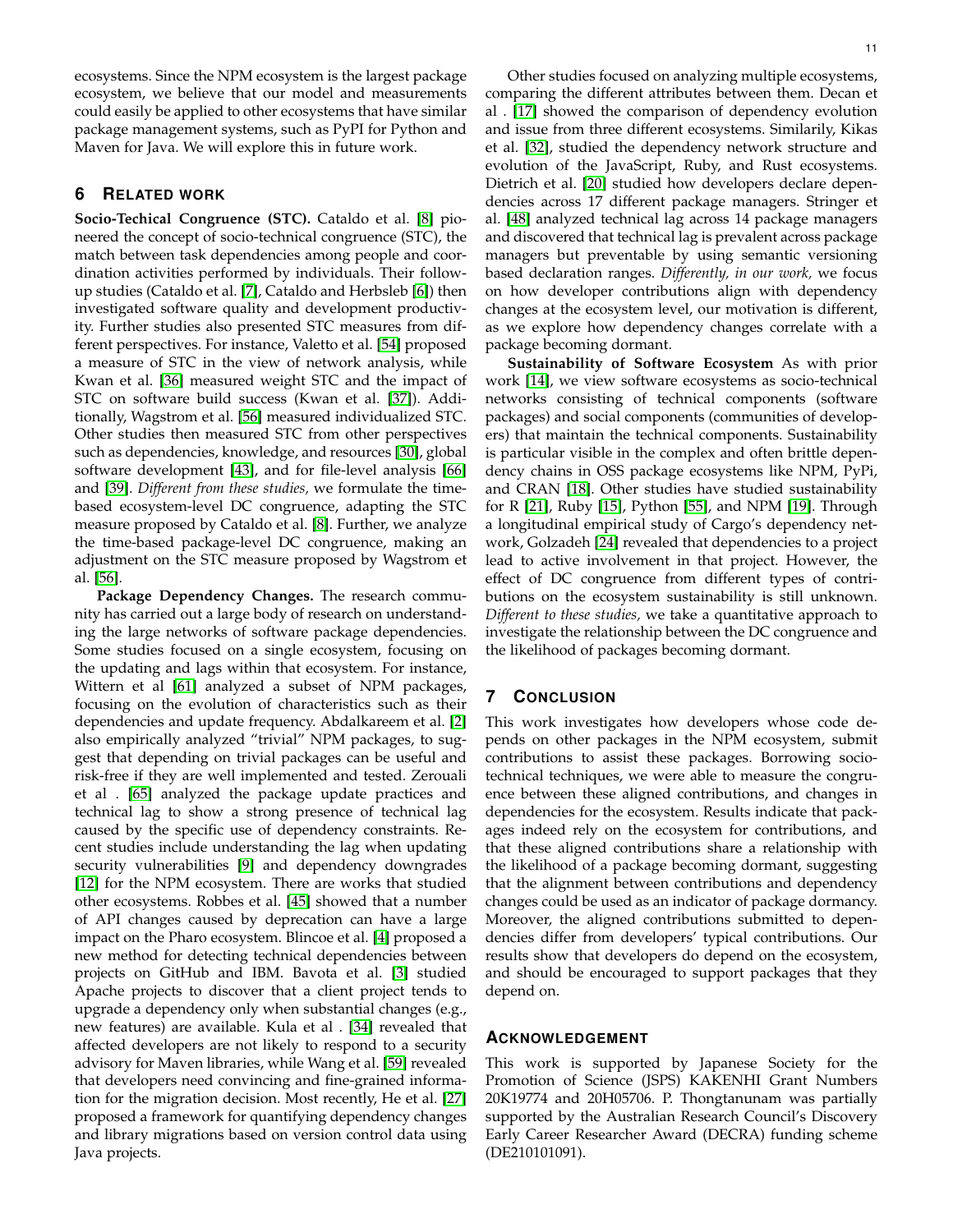# **REFERENCES**

- <span id="page-11-0"></span>"npm," [https://www.npmjs.com/,](https://www.npmjs.com/) (Accessed on  $05/16/2021$ ).
- <span id="page-11-4"></span>[2] R. Abdalkareem, O. Nourry, S. Wehaibi, S. Mujahid, and E. Shihab, "Why do developers use trivial packages? an empirical case study on npm," in *Proceedings of the 2017 11th Joint Meeting on Foundations of Software Engineering*, 2017, p. 385–395.
- <span id="page-11-35"></span>[3] G. Bavota, G. Canfora, M. Di Penta, R. Oliveto, and S. Panichella, "How the apache community upgrades dependencies: An evolutionary study," *Empirical Software Engineering*, vol. 20, no. 5, p. 1275–1317, 2015.
- <span id="page-11-34"></span>[4] K. Blincoe, F. Harrison, N. Kaur, and D. Damian, "Reference coupling: An exploration of inter-project technical dependencies and their characteristics within large software ecosystems," *Information and Software Technology*, vol. 110, pp. 174–189, 2019.
- <span id="page-11-9"></span>[5] C. Brindescu, I. Ahmed, C. Jensen, and A. Sarma, "An empirical investigation into merge conflicts and their effect on software quality," *Empirical Software Engineering*, vol. 25, no. 1, p. 562–590, 2020.
- <span id="page-11-27"></span>[6] M. Cataldo and J. D. Herbsleb, "Coordination breakdowns and their impact on development productivity and software failures," *IEEE Transactions on Software Engineering*, pp. 343–360, 2013.
- <span id="page-11-3"></span>[7] M. Cataldo, J. D. Herbsleb, and K. M. Carley, "Socio-technical congruence: A framework for assessing the impact of technical and work dependencies on software development productivity," in *Proceedings of the Second ACM-IEEE International Symposium on Empirical Software Engineering and Measurement*, 2008, p. 2–11.
- <span id="page-11-26"></span>[8] M. Cataldo, P. A. Wagstrom, J. D. Herbsleb, and K. M. Carley, "Identification of coordination requirements: Implications for the design of collaboration and awareness tools," in *Proceedings of the 2006 20th Anniversary Conference on Computer Supported Cooperative Work*, 2006, p. 353–362.
- <span id="page-11-7"></span>[9] B. Chinthanet, R. G. Kula, S. McIntosh, T. Ishio, A. Ihara, and K. Matsumoto, "Lags in the release, adoption, and propagation of npm vulnerability fixes," *Empirical Software Engineering*, pp. 1–28, 2021.
- <span id="page-11-23"></span>[10] N. Cliff, "Dominance statistics: Ordinal analyses to answer ordinal questions," *Psychological Bulletin*, vol. 114, pp. 494–509, 1993.
- <span id="page-11-14"></span>[11] J. Coelho and M. T. Valente, "Why modern open source projects fail," in *Proceedings of the 2017 11th Joint Meeting on Foundations of Software Engineering*, 2017, pp. 186–196.
- <span id="page-11-11"></span>[12] F. R. Cogo, G. A. Oliva, and A. E. Hassan, "An empirical study of dependency downgrades in the npm ecosystem," *IEEE Transactions on Software Engineering*, pp. 1–1, 2019.
- <span id="page-11-15"></span>[13] J. Cohen, P. Cohen, S. G. West, and L. S. Aiken, "Applied multiple regression," *Correlation Analysis for the Behavioral Sciences*, 1983.
- <span id="page-11-39"></span>[14] E. Constantinou and T. Mens, "An empirical comparison of developer retention in the rubygems and npm software ecosystems," vol. 13, p. 101–115, 2017.
- <span id="page-11-42"></span>[15] ——, "Socio-technical evolution of the ruby ecosystem in github," *2017 IEEE 24th International Conference on Software Analysis, Evolution and Reengineering*, pp. 34–44, 2017.
- <span id="page-11-13"></span>[16] D. R. Cox and D. Oakes, *Analysis of survival data*. CRC Press, 1984.
- <span id="page-11-5"></span>[17] A. Decan, T. Mens, and M. Claes, "An empirical comparison of dependency issues in oss packaging ecosystems," in *2017 IEEE 24th International Conference on Software Analysis, Evolution and Reengineering*, 2017, pp. 2–12.
- <span id="page-11-40"></span>[18] A. Decan, T. Mens, and P. Grosjean, "An empirical comparison of dependency network evolution in seven software packaging ecosystems," *Empirical Software Engineering*, 2019.
- <span id="page-11-43"></span>[19] T. Dey, Y. Ma, and A. Mockus, "Patterns of effort contribution and demand and user classification based on participation patterns in npm ecosystem," 2019, p. 36–45.
- <span id="page-11-38"></span>[20] J. Dietrich, D. Pearce, J. Stringer, A. Tahir, and K. Blincoe, "Dependency versioning in the wild," in *2019 IEEE/ACM 16th International Conference on Mining Software Repositories*, 2019, pp. 349–359.
- <span id="page-11-41"></span>[21] D. M. German, B. Adams, and A. E. Hassan, "The evolution of the r software ecosystem," in *2013 17th European Conference on Software Maintenance and Reengineering*, 2013, pp. 243–252.
- <span id="page-11-25"></span>[22] M. Gerosa, I. Wiese, B. Trinkenreich, G. Link, G. Robles, C. Treude, I. Steinmacher, and A. Sarma, "The shifting sands of motivation: Revisiting what drives contributors in open source," in *2021 IEEE/ACM 43rd International Conference on Software Engineering*, 2021, pp. 1046–1058.
- <span id="page-11-6"></span>[23] GitHub - nice-registry/all-the-package-repos, "Normalized repository urls for every package in the npm registry. updated daily." [https://github.com/nice-registry/all-the-package-repos,](https://github.com/nice-registry/all-the-package-repos) 2017, (Accessed on 08/28/2021).
- <span id="page-11-44"></span>[24] M. Golzadeh, "Analysing socio-technical congruence in the package dependency network of cargo," in *Proceedings of the 2019 27th ACM Joint Meeting on European Software Engineering Conference and Symposium on the Foundations of Software Engineering*, 08 2019.
- <span id="page-11-16"></span>[25] P. M. Grambsch and T. M. Therneau, "Proportional hazards tests and diagnostics based on weighted residuals," *Biometrika*, pp. 515– 526, 1994.
- <span id="page-11-12"></span>[26] H. Hata, C. Treude, R. Kula, and T. Ishio, "9.6 million links in source code comments: Purpose, evolution, and decay," in *Proceedings of the 41st International Conference on Software Engineering*, 2019, pp. 1211–1221.
- <span id="page-11-37"></span>[27] H. He, R. He, H. Gu, and M. Zhou, "A large-scale empirical study on java library migrations: Prevalence, trends, and rationales," in *Proceedings of the 29th ACM Joint Meeting on European Software Engineering Conference and Symposium on the Foundations of Software Engineering*, 2021, p. 478–490.
- <span id="page-11-20"></span>[28] T. Ishio, Y. Sakaguchi, K. Ito, and K. Inoue, "Source file set search for clone-and-own reuse analysis," in *2017 IEEE/ACM 14th International Conference on Mining Software Repositories*, 2017, pp. 257–268.
- <span id="page-11-19"></span>[29] J. Jiang, D. Lo, J. Zheng, X. Xia, Y. Yang, and L. Zhang, "Who should make decision on this pull request? analyzing timedecaying relationships and file similarities for integrator prediction," *Journal of Systems and Software*, vol. 154, pp. 196–210, 2019.
- <span id="page-11-30"></span>[30] L. Jiang, K. Carley, and A. Eberlein, "Assessing team performance from a socio-technical congruence perspective," *2012 International Conference on Software and System Process, ICSSP 2012 - Proceedings*, 2012.
- <span id="page-11-21"></span>[31] M. A. C. Jiffriya, M. A. C. A. Jahan, and R. G. Ragel, "Plagiarism detection on electronic text based assignments using vector space model," in *7th International Conference on Information and Automation for Sustainability*, 2014, pp. 1–5.
- <span id="page-11-2"></span>[32] R. Kikas, G. Gousios, M. Dumas, and D. Pfahl, "Structure and evolution of package dependency networks," in *Proceedings of the 14th International Conference on Mining Software Repositories*, 2017, p. 102–112.
- <span id="page-11-22"></span>[33] W. H. Kruskal and W. A. Wallis, "Use of ranks in one-criterion variance analysis," *Journal of the American Statistical Association*, pp. 583–621, 1952.
- <span id="page-11-36"></span>[34] R. G. Kula, D. M. German, A. Ouni, T. Ishio, and K. Inoue, "Do developers update their library dependencies?" *Empirical Software Engineering*, pp. 384–417, 2018.
- <span id="page-11-1"></span>[35] R. G. Kula, A. Ouni, D. M. German, and K. Inoue, "On the impact of micro-packages: An empirical study of the npm javascript ecosystem," *arXiv preprint arXiv:1709.04638*, 2017.
- <span id="page-11-28"></span>[36] I. Kwan, A. Schröter, and D. Damian, "A weighted congruence measure," in *2nd International Workshop on Socio-Technical Congruence*, 2009, pp. 1–10.
- <span id="page-11-29"></span>[37] I. Kwan, A. Schroter, and D. Damian, "Does socio-technical congruence have an effect on software build success? a study of coordination in a software project," *IEEE Transactions on Software Engineering*, pp. 307–324, 2011.
- <span id="page-11-18"></span>[38] Z. Li, Y. Yu, T. Wang, G. Yin, X. jun Mao, and H. Wang, "Detecting duplicate contributions in pull-based model combining textual and change similarities," *Journal of Computer Science and Technology*, vol. 36, pp. 191–206, 2021.
- <span id="page-11-32"></span>[39] W. Mauerer, M. Joblin, D. Tamburri, C. Paradis, R. Kazman, and S. Apel, "In search of socio-technical congruence: A large-scale longitudinal study," *IEEE Transactions on Software Engineering*, pp. 1–1, 2019.
- <span id="page-11-8"></span>[40] E. Mirsaeedi and P. C. Rigby, "Mitigating turnover with code review recommendation: Balancing expertise, workload, and knowledge distribution," in *Proceedings of the ACM/IEEE 42nd International Conference on Software Engineering*, 2020, p. 1183–1195.
- <span id="page-11-17"></span>[41] F. Moksony, "Small is beautiful: The use and interpretation of r2 in social research," *Szociologiai Szemle*, pp. 130–138, 01 1999.
- <span id="page-11-10"></span>[42] M. Nassif and M. Robillard, "Revisiting turnover-induced knowledge loss in software projects," in *2017 IEEE International Conference on Software Maintenance and Evolution*, 2017, pp. 261–272.
- <span id="page-11-31"></span>[43] J. Portillo-Rodríguez, "An agent architecture with which to improve coordination and communication in global software engineering," *University of Castilla-La Mancha, Ciudad Real, Spain*, 2013.
- <span id="page-11-24"></span>[44] C. Ragkhitwetsagul, J. Krinke, and D. Clark, "A comparison of code similarity analysers," *Empirical Software Engineering*, pp. 2464–2519, 2018.
- <span id="page-11-33"></span>[45] R. Robbes, M. Lungu, and D. Röthlisberger, "How do developers react to api deprecation? the case of a smalltalk ecosystem," in